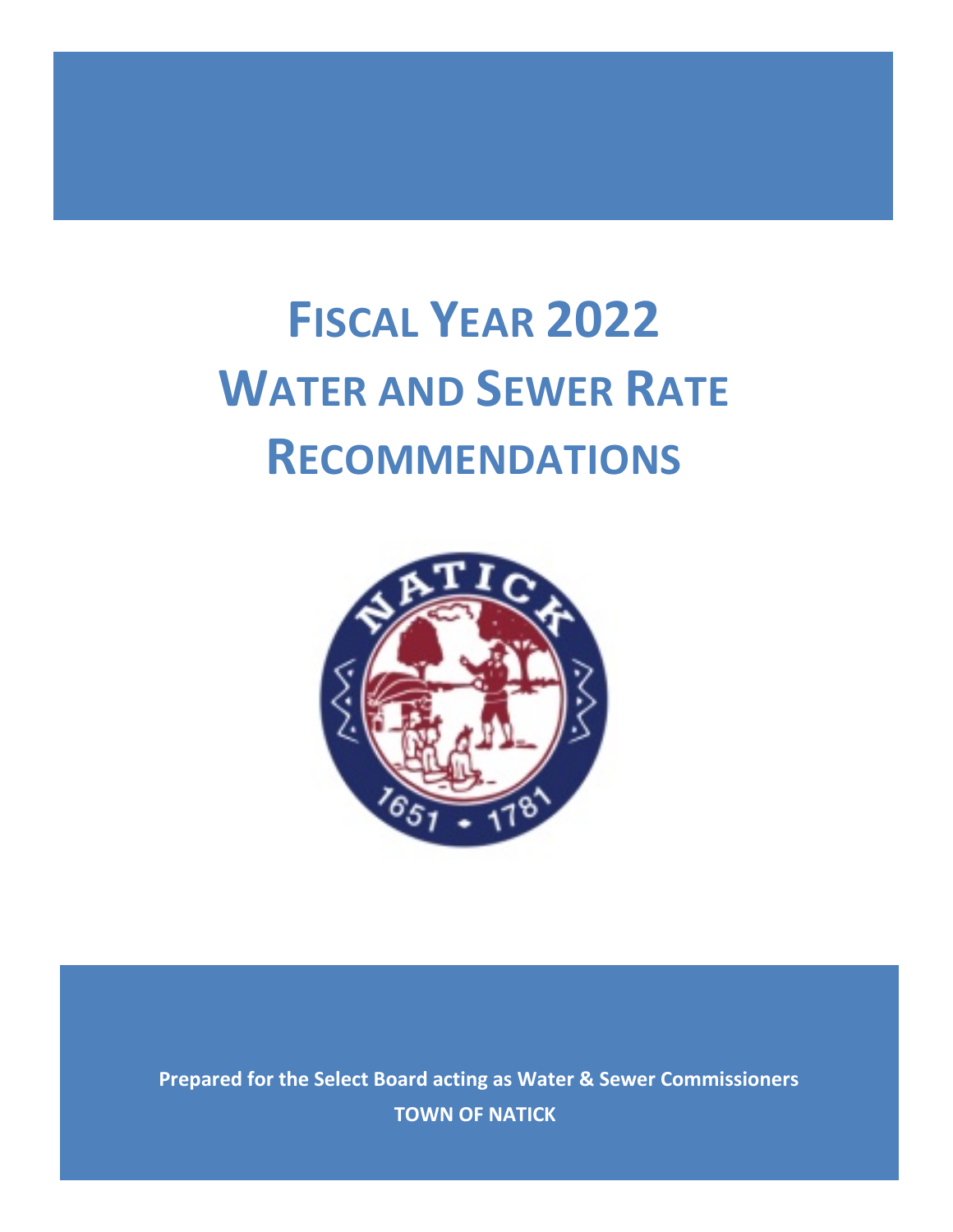

### **Table of Contents**

| <u>Item</u>                                                                                                                        | <b>Page</b> |
|------------------------------------------------------------------------------------------------------------------------------------|-------------|
| Section I: Status of the Water/Sewer Enterprise Fund                                                                               |             |
| FY 2021 in Review<br>Usage<br>$\circ$                                                                                              | $\mathbf 1$ |
| Financial<br>$\Omega$                                                                                                              |             |
| Impact of FY 2022 Operational & Capital Budgets                                                                                    | 3           |
| <b>Section II: Rate Recommendation</b>                                                                                             |             |
| <b>Rate Setting Methodology</b><br>$\qquad \qquad \blacksquare$<br>Proposal: 5.5% Water Rate Increase and 5.5% Sewer Rate Increase | 6<br>8      |
| <b>Attachments</b>                                                                                                                 |             |
| A - Water/Sewer Enterprise Fund Financial Policies                                                                                 |             |
| B - Rate Change History                                                                                                            |             |
| C - Retained Earnings History                                                                                                      |             |
| D - Usage History by Rate Code                                                                                                     |             |
| E - Usage History by Land Use                                                                                                      |             |
| F - MWRA Sewer Assessment History                                                                                                  |             |
| G - Proposed Water/Sewer Rates FY2022                                                                                              |             |
| H1/H2 - Proposed Sample Bills                                                                                                      |             |
| I - Peer Community Rate Comparison                                                                                                 |             |
|                                                                                                                                    |             |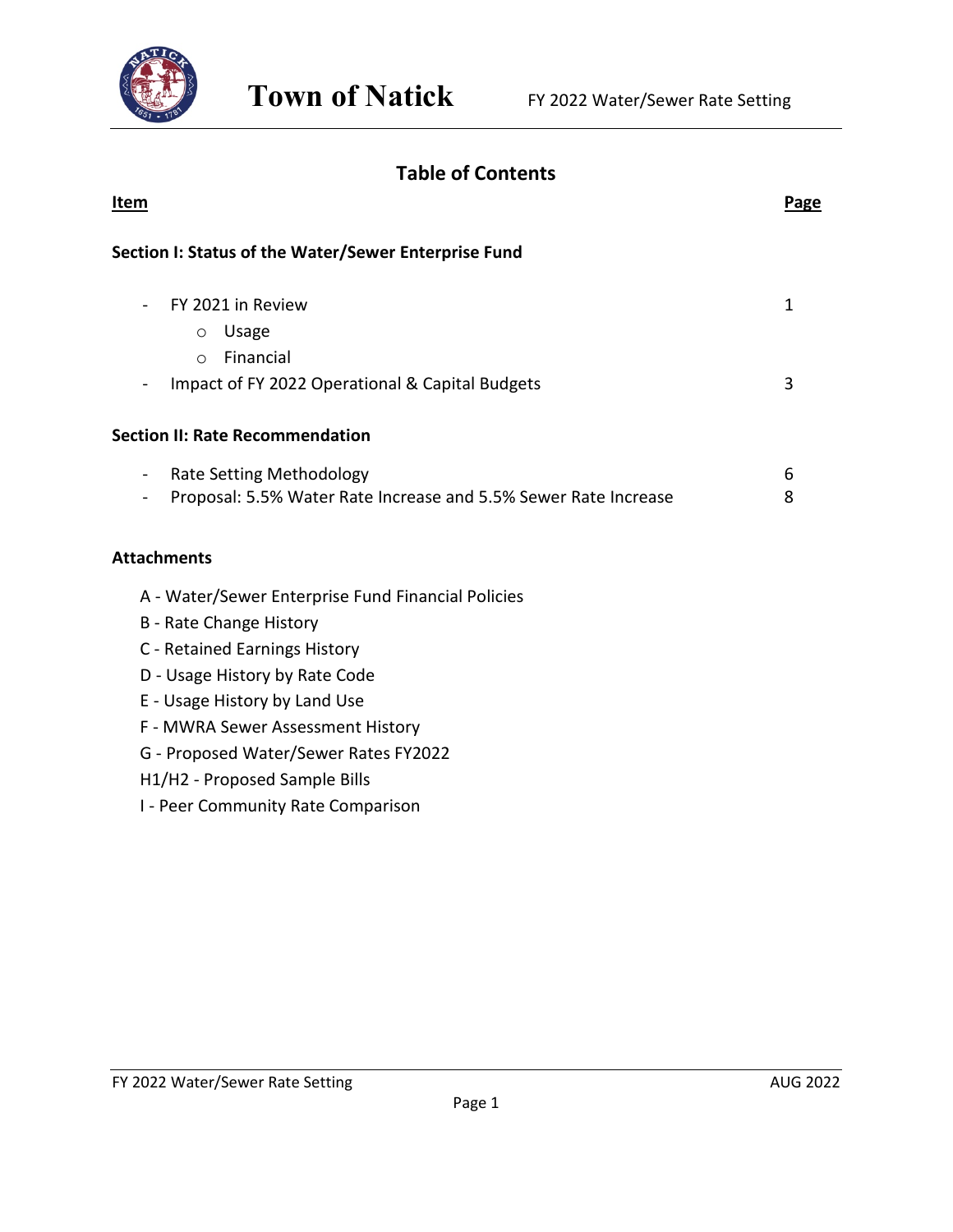

### **Section I: Status of the Water/Sewer Enterprise Fund**

The Town of Natick operates the Water/Sewer Enterprise Fund to separately account for the operations of providing water and sanitary sewer services to the residents of Natick. According to the Massachusetts Department of Revenue, an enterprise fund is established "under G.L. c. 44, § 53F½ to separately account for municipal services of a proprietary nature, *i.e*., those services provided to individual customers for a charge in a manner similar to private business." Fees and/or rates are charged for this service and the fund is segregated from the other financial operations of the Town of Natick.<sup>1</sup>

Water and sewer rate setting considers appropriated expenses of the Water & Sewer Enterprise Fund, forecasted water usage, and anticipated revenue to create a self-sustaining enterprise fund. As with any budget, the setting of rates and planning of expenditures is just that – a plan. Reality, especially when it comes to an industry directly impacted by regulation, climate conditions and the weather, often differs.

#### **FY 2021 Rates in Review**

The primary factor in setting the rates for FY 2021 was to continue increasing Retained Earnings (reserves) to the guidelines set forth in the Select Board's Water/Sewer Enterprise Fund Financial Policies. The Policies suggest a Retained Earnings minimum target balance of 10% of gross revenues (approximately \$1.6 million). With the 7.5% rate increase set by the Board for FY2021, Retained Earnings are forecast to rise by \$200,000 to a balance of \$1.3 million at the close of FY2021.

For reference, Attachment B presents a summary of rate changes per fiscal year since FY2009 and Attachment C presents the Certified Retained Earnings balance history by fiscal year.

#### **Usage Impacts**

Usage has remained relatively consistent for several years. A summary of actual overall water usage and irrigation usage for FY 2017-21 is shown in the table below. Attachment D provides greater detail for usage history by Rate Code.

<span id="page-2-0"></span><sup>&</sup>lt;sup>1</sup> For more information, please see Massachusetts Department of Revenue, Bureau of Accounts. Informational Guideline Release 08-101, Enterprise Funds, G.L. c. 44, § 53F½. Commonwealth of Massachusetts. Boston, MA. April 2008.

FY 2022 Water/Sewer Rate Setting AUG 2022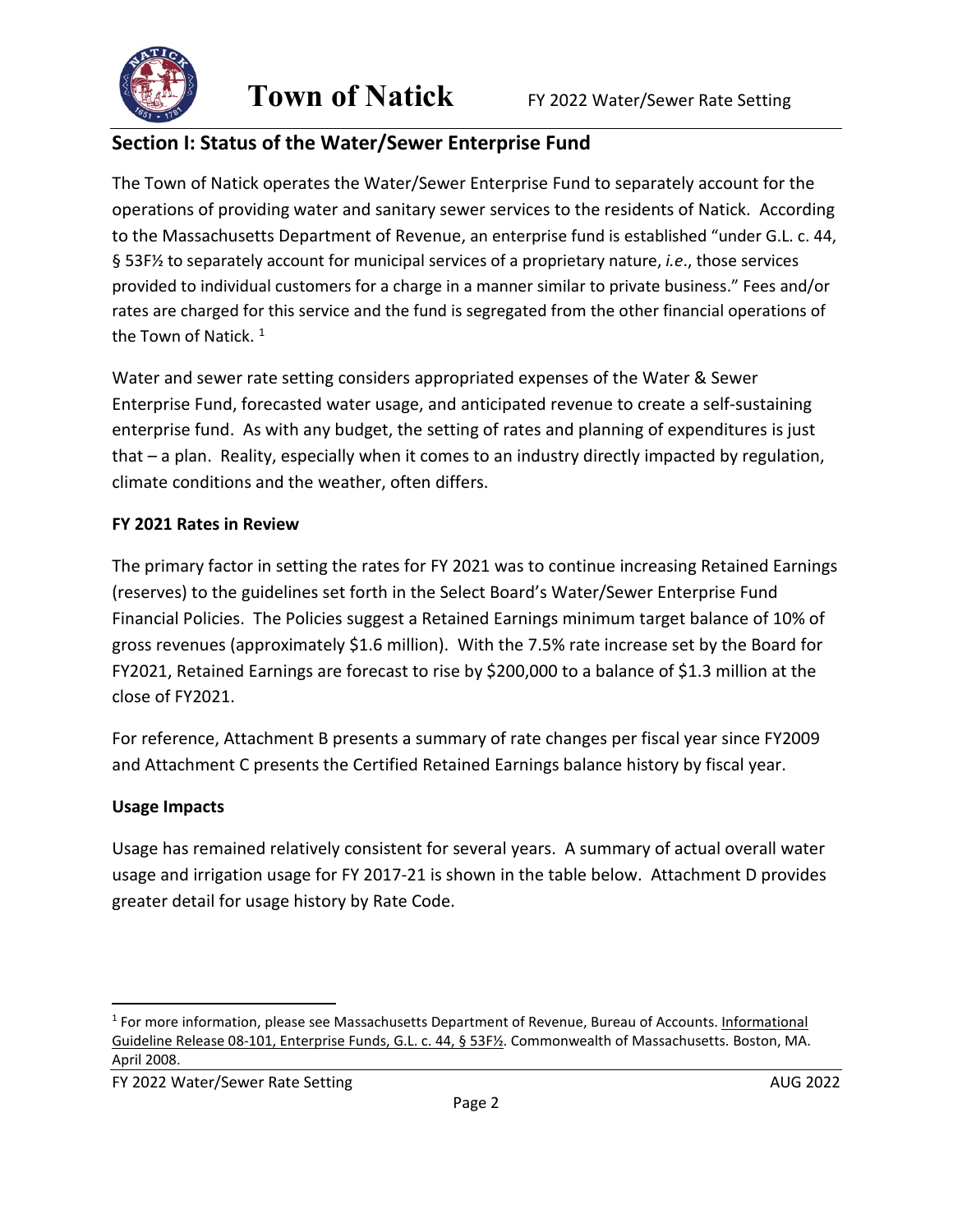

|                |               | Water & Sewer Usage (in Hundred Cubic Feet)     |               |               |           |           |
|----------------|---------------|-------------------------------------------------|---------------|---------------|-----------|-----------|
|                |               |                                                 |               |               | 3 Year    | 5 Year    |
| <b>FY 2017</b> | <b>FY2018</b> | FY2019                                          | <b>FY2020</b> | <b>FY2021</b> | Average   | Average   |
|                |               |                                                 |               |               |           |           |
| 1,338,585      | 1,328,038     | 1,344,969                                       | 1,293,185     | 1,317,375     | 1,318,510 | 1,324,430 |
|                |               | <b>Irrigation Usage (in Hundred Cubic Feet)</b> |               |               |           |           |
|                |               |                                                 |               |               | 3 Year    | 5 Year    |
| <b>FY 2017</b> | <b>FY2018</b> | FY2019                                          | <b>FY2020</b> | FY2021        | Average   | Average   |
|                |               |                                                 |               |               |           |           |
| 161,807        | 171,544       | 178,662                                         | 178,191       | 193,056       | 183,303   | 176,652   |

#### **Usage observations:**

- Overall Usage has remained consistent with 3 and 5 Year Averages
- Irrigation usage has slightly increased
- Sewer Only and Water Only usage have declined slightly
- Changes in overall water usage have been negligible through the COVID-19 pandemic. Though commercial water usage declined during the pandemic, residential usage increased.
- Implementation of water use restrictions on non-essential outdoor usage generally reduces water consumption by 15 to 20%. Consumption rapidly returns to annual averages once the use restriction is ended.

#### **FY 2022 Operating & Capital Budgets**

The establishment of rates for the Water/Sewer Enterprise Fund is directly a factor of the expenses necessary to provide the service. In other words, the Town of Natick must use an expense-driven model when determining required revenues for the upcoming year. This gives a strong incentive to the Commissioners and the Operators to make sure operations are as efficient and cost effective as possible.

Rates and fees are set in order to collect the appropriated expenditures for the Water and Sewer Enterprise Fund for FY 2022 as shown below.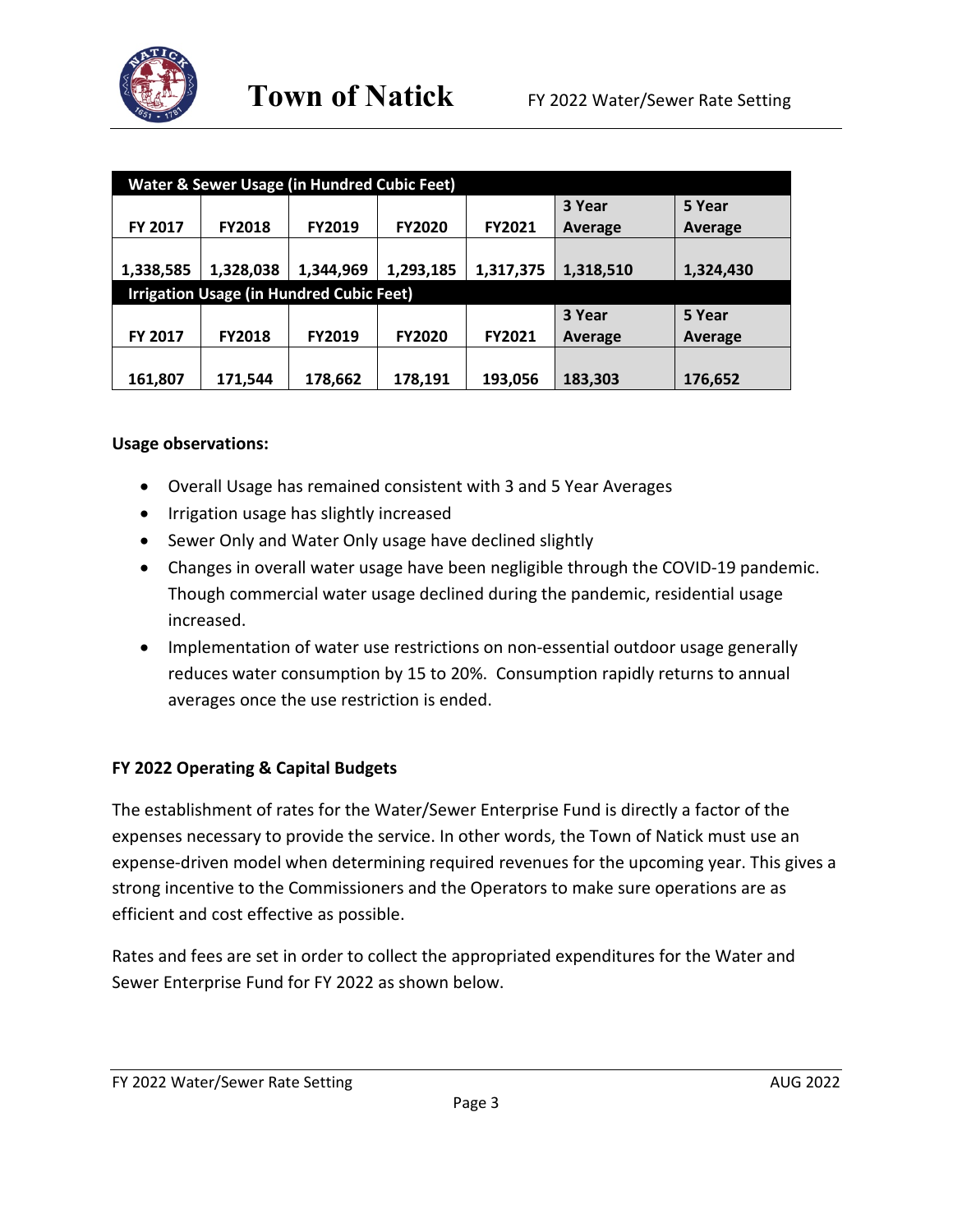

|                                  | <b>Actual FY2019</b> | <b>Actual FY2020</b> | FY2021 Budget    | FY2022 Budget          |
|----------------------------------|----------------------|----------------------|------------------|------------------------|
| <b>Water Salaries</b>            | \$<br>1,230,404      | \$<br>1,276,455      | \$<br>1,311,645  | \$<br>1,311,299        |
| <b>Water Expenses</b>            | \$<br>996,132        | \$<br>1,171,780      | \$<br>1,142,549  | \$<br>987,778          |
| <b>Sewer Salaries</b>            | \$<br>768,186        | \$<br>800,056        | \$<br>838,850    | \$<br>837,643          |
| <b>Sewer Expenses</b>            | \$<br>6,317,573      | \$<br>6,338,513      | \$<br>6,796,623  | \$<br>6,802,315        |
| W / S Billing Salaries           | \$<br>79,789         | \$<br>92,058         | \$<br>106,497    | \$<br>106,497          |
| W / S Billing Expenses           | \$<br>58,322         | \$<br>43,893         | \$<br>89,000     | \$<br>74,000           |
| <b>51Employee Benefits</b>       | \$<br>809,698        | \$<br>865,652        | \$<br>927,845    | \$<br>963,039          |
| <b>Reserve Fun</b>               | \$<br>105,262        | \$<br>200,000        | \$<br>200,000    | \$<br>200,000          |
| <b>Indirect Expenses</b>         | \$<br>2,218,150      | \$<br>2,533,300      | \$<br>2,697,486  | \$<br>2,848,079        |
| <b>Capital Improvement (Cash</b> |                      |                      |                  |                        |
| Capital)                         | \$<br>283,500        | \$<br>390,000        | \$<br>365,000    | \$<br>372,300          |
| <b>Debt Service</b>              | \$<br>2,442,895      | \$<br>2,441,845      | \$<br>2,591,356  | \$<br>2,155,473        |
|                                  |                      |                      |                  |                        |
|                                  |                      |                      |                  | <b>Amount to Raise</b> |
| <b>Total</b>                     | \$<br>15,309,911     | \$<br>16,153,552     | \$<br>16,701,851 | \$<br>16,658,423       |

For FY 2022, the proposed budget for the Water/Sewer Enterprise Fund is \$16,658,423. An offsetting equal revenue amount must be raised.

Major budget components for FY2022 include:

- **1.** Water Sewer Indirect Costs: Increase of \$150,593 (5.6% increase) over FY 2021
- **2.** Water Operating Expenses: Increase of \$62,979 (5.51%) over FY2021 due to increased water quality testing for Polyfluoroalkyl Substances (PFAS). This testing is required for regulatory compliance with new MassDEP drinking water quality standards.
- **3.** Employee Benefits: The Water and Sewer Enterprise Fund must separately budget expenses for employee benefits for staff directly employed in water/sewer activities. These expenses are forecast to increase \$35,194 (3.79% increase) over FY2021, primarily from cost increases for health insurance and LIUNA Pension contributions.
- **4.** Energy Cost Increase: The cost of electricity is forecasted to increase by 1.5%, and represents 7% of the operations budget. The Town's supply contracts help provide predicable estimates.
- **5.** Debt Service: Debt service in FY 2022 is forecast at \$2,155,473. The major capital projects include the rehabilitation or replacement of town wells, water and sewer main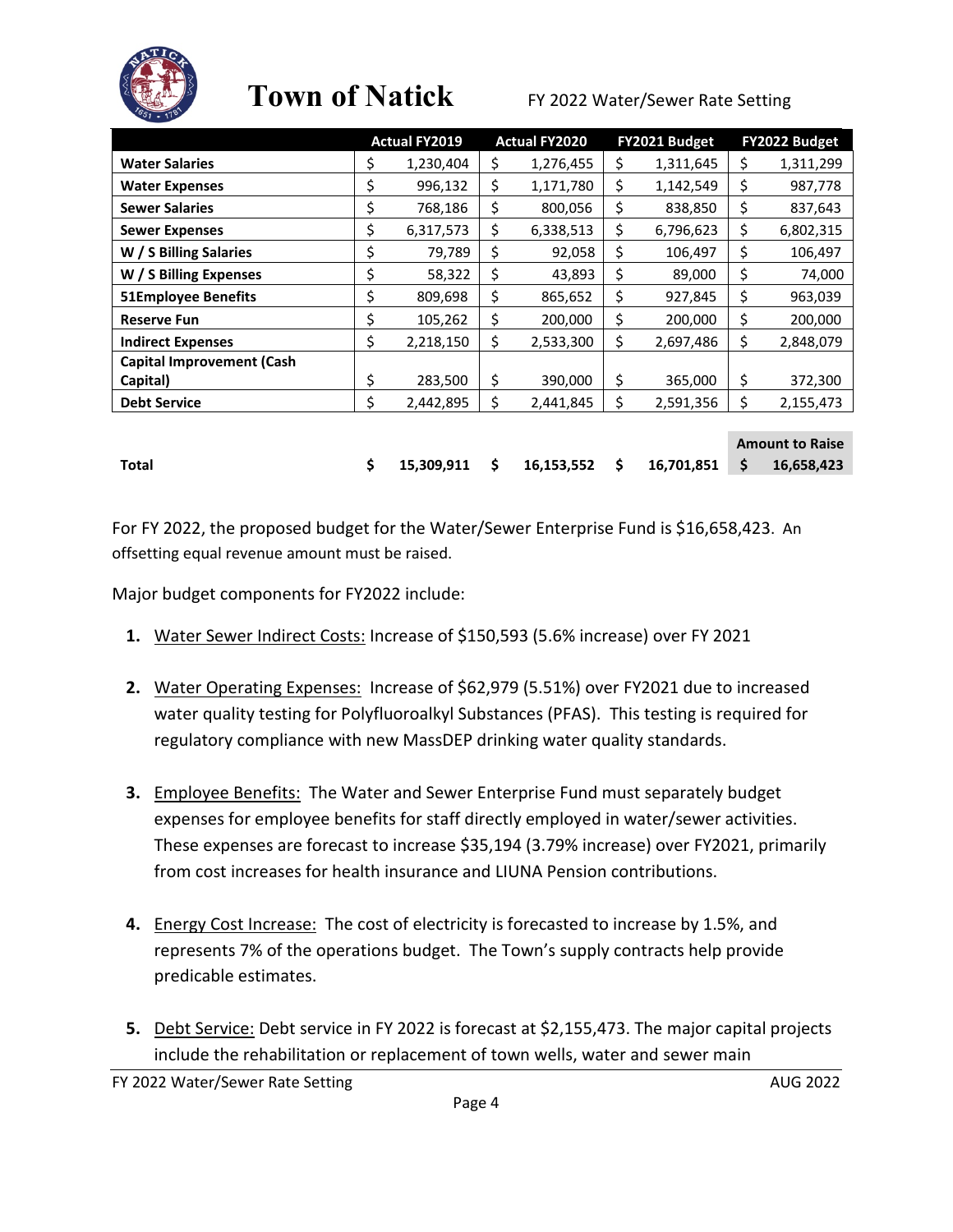

replacements and upgrades, and additional water quality treatment (for PFAS removal). The rate setting model includes debt schedules for currently issued debt and the estimated additional debt for projects included in the Town's Five Year Capital Plan. Increasing debt service is a driver for future rate setting.

- **6.** MWRA Assessment: The MWRA annually sets an assessment to offset the costs to receive and treat the Town's wastewater. This Assessment comprises 85% of the Sewer Enterprise Budget and is anticipated to remain level funded at \$6.35M. The MWRA Board of Directors and the MWRA Advisory Board instituted an interim program to mitigate increases to the FY2021 and FY2022 Assessments charged to member communities. This rate relief program allowed for level funding in the operating budget (reducing the preliminary FY 2022 budget by \$250,000).
- **7.** Personnel Costs: Projected to decrease by \$1,549 for FY 2022 from FY 2021. Staff turnover has contributed to the reduction in payroll costs (new staff hired at lower pay steps).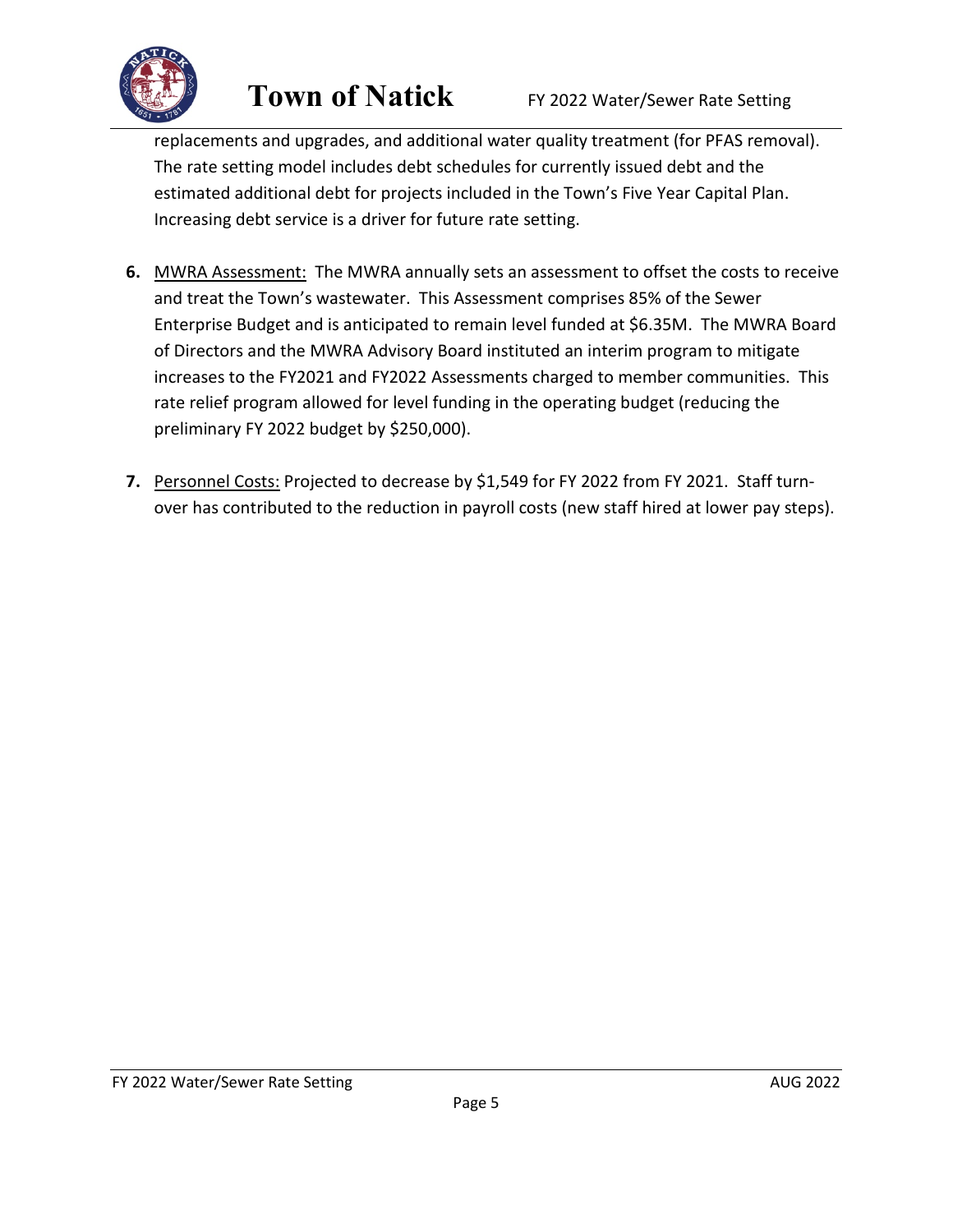

### **Section II: Rate Recommendation**

#### **Rate Setting Methodology**

As the Water & Sewer Commissioners of the Town of Natick, the Select Board are charged with setting rates necessary to support revenues for the operation of the Water & Sewer Enterprise Fund. The proposed rates of the Water/Sewer Enterprise Fund are established according to the following guiding principles:

- 1) Rates are sufficient to cover expenses in any given year; and,
- 2) Water rates are tiered and designed to foster conservation: the more you use, the more you pay.

Water usage is estimated for future years and is used to calculate revenue based on the proposed rates. This year the Town used Waterworth to model and forecast water and sewer rates. Waterworth is a cloud-based water rate development platform that considers expenses, revenues, and usage to create a multi-year financial forecast. The model inputs include current and proposed capital improvement projects listed in the Five Year Capital Plan (also including



#### **Figure 1. Screenshot of the Waterworth Dashboard showing Natick's Baseline Financial Model**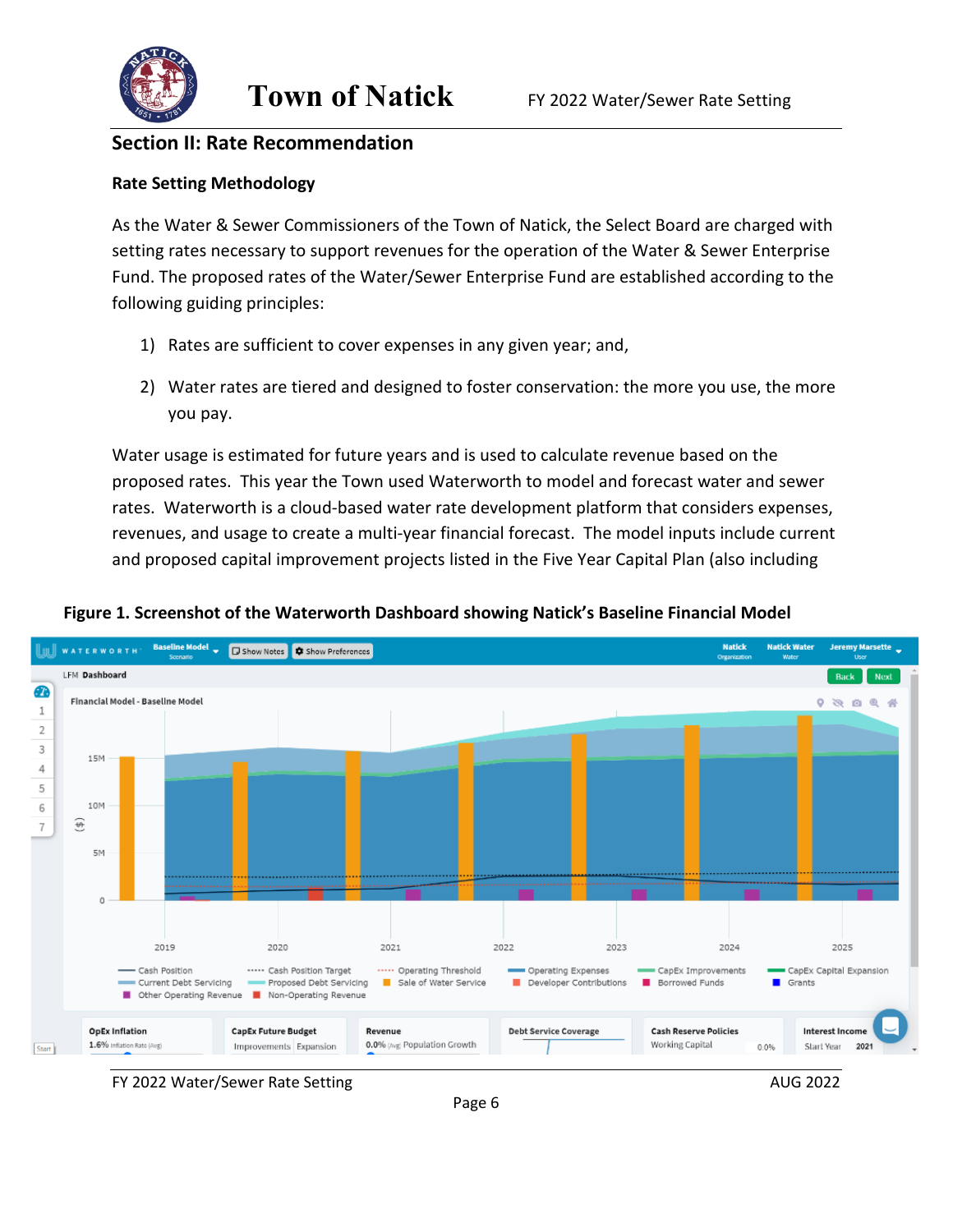

the emergency capital appropriation for additional treatment and removal of PFAS at the Springvale Water Treatment Facility). This new model provides tools for analyzing capital funding scenarios to help mitigate rate impacts and sustainably plan for capital expenditures. Staff will continue to review and update this model to create ever more refined and accurate forecasts.

The proposed bill collection rate is set at 95%. This represents what we actually collect during the fiscal year. Although we bill and will eventually collect 100% of what we read from meters, we collect 95% of the amount billed in a fiscal year. Unfortunately, all accounts are not paid on time, thus delaying the receipt of that collection to a future fiscal year, often through a tax lien.

From FY 2009-2011, the Town implemented a phased averaging of all multi-unit dwellings in the Town of Natick. This was designed to create a fairer and more equitable rate structure for all rate-payers, which has largely worked. An apartment dweller or condominium owner now pays either tier 1 or tier 2 water rates, comparable to what a single-metered single-family home pays. Previously the averaging calculation included an assumption of unit vacancies for multiunit dwellings. To simplify and add consistence to the calculation, the vacancy rate was removed from this year's water and sewer rate calculation as part of the billing software conversion from Point to Munis.

Recent water usage and revenue has been reviewed against historic averages and has revealed little impact due to the COVID-19 pandemic. Additionally, the water usage forecast for FY2022 assumes the current water restriction on non-essential outdoor use implemented to help meet the new MassDEP drinking water quality standards for Poly-fluoroalkyl Substances (PFAS) will remain in place through November 2021. As a result of the use restriction overall water use may decline by as much as 15% in the aggregate for FY2022.

As noted in the Select Boards Water/Sewer Enterprise Fund Financial Polices, maintaining adequate financial reserves is a fundamental principle of sound financial management. These reserves provide financial security to the Enterprise Fund in the case of unforeseen events and emergency capital needs. These reserves are also considered by bond rating agencies when the Town issues debt for financing capital projects. Retained Earnings (similar to the General Fund's "Free Cash") are reserves that are certified each year by the Mass. Department of Revenue. Retained Earnings for the Water and Sewer Enterprise Fund were certified at the close of FY2020 in the amount of \$1,069,573. It is estimated that the rates set by the Board for FY2021 will increase Retained Earnings to \$1,300,000. The Water/Sewer Enterprise Fund Financial Policies suggest a Retained Earnings minimum target balance of 10% of gross

FY 2022 Water/Sewer Rate Setting AUG 2022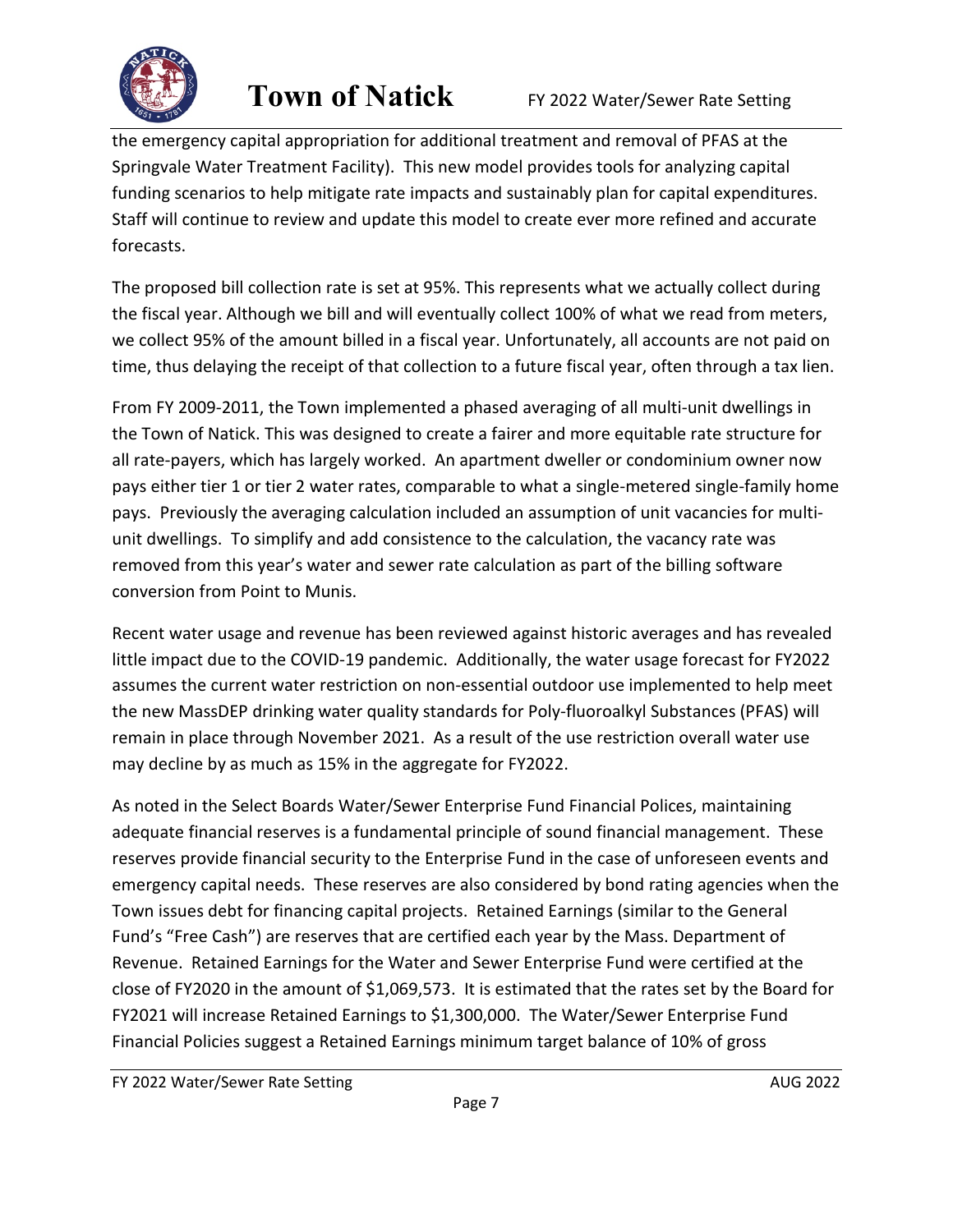

revenues (approximately \$1.6 million). The rate model shows that the proposed rates for FY2022 will help achieve the minimum reserve balance suggested by the Financial Policies for the close of FY2022.

For FY 2022, staff has prepared the following proposed rate option for the Select Board to consider.

### **Rate Increase:**

Staff recommends the Select Board *raise the current water rates 5.5% and sewer rates by 5.5%, effective beginning October 1, 2021*

### **Attachment G presents detailed rate recommendations by usage tier for each rate type.**

This rate increase equitably raises water and sewer revenues to offset expenses and improves the Enterprise Fund's fiscal position. The effective rate increase impact on revenues is 4.125% accounting for implementation of the new rates beginning with the second fiscal quarter.

Attachment H presents an analysis of the impact to the average customer for the proposed rates. The average customer utilizes 15 units (HCF) of water and sewer per quarter, therefore would see an increase of approximately \$8 in their quarterly billing.

Attachment I provides a survey and comparison of the typical water and sewer charges of nine peer communities (the comparison includes the proposed FY2022 rate increase). The data shows that the cost of providing water and sewer services is increasing industry wide to fund required capital improvements, maintain aging infrastructure, and to comply with new regulations (peer communities have implemented comparable or larger rate increases to cover expenses). Despite the proposed rate increase, Natick's rates for water and sewer services are competitive.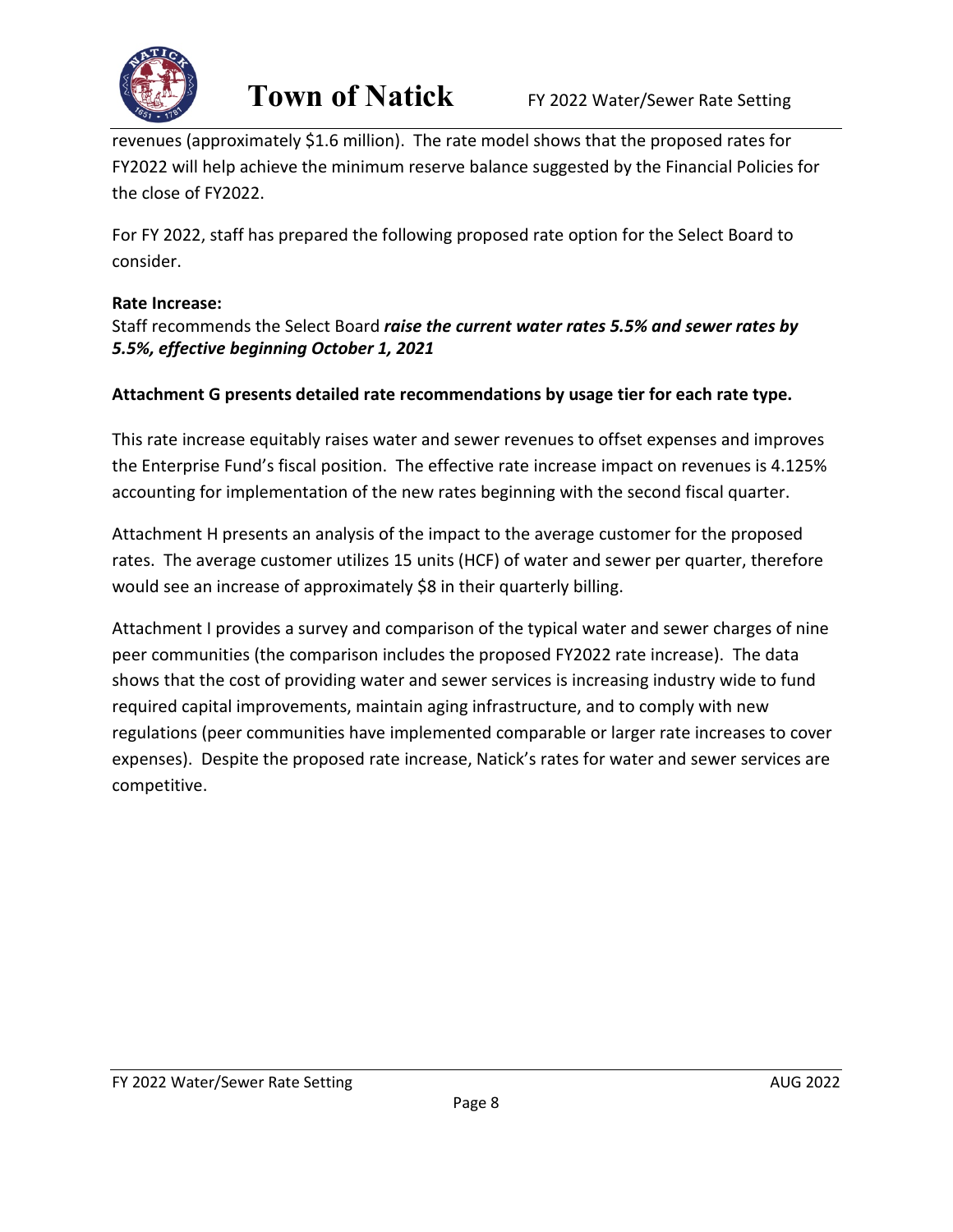

## **Attachments**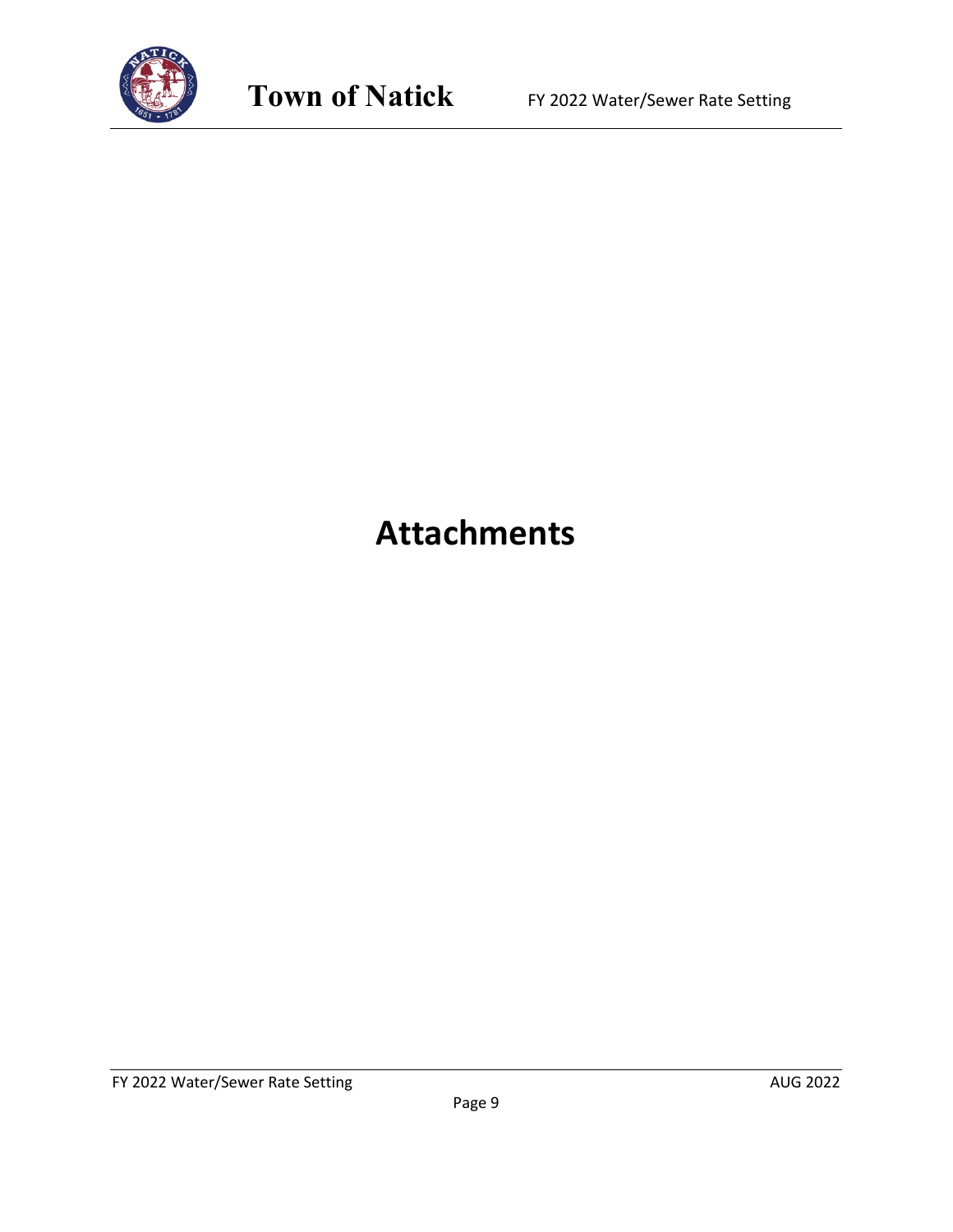

#### Water/Sewer Enterprise Fund Financial Policies **Attachment A**

#### **Adopted May 23, 2011 by the Select Board**

To protect the Water & Sewer Enterprise Fund's financial stability and to ensure the availability of adequate financial resources in times of emergency, it is essential that policies regarding the enterprise fund's financial management be adopted and adhered to in the preparation and implementation of the operating and capital budgets.

#### **1) Reserves**

Maintaining adequate reserves is a fundamental principle of sound financial management. Although there is no standardized reserve policy guidance for enterprise funds in Massachusetts, industry practice would suggest the following:

- a) Retained Earnings (as certified by the Mass. Department of Revenue eff. July 1 of each fiscal year) shall serve as the principle reserves for the Water & Sewer Enterprise Funds.
- b) Retained Earnings balance should be at least 10% of the gross revenues of the Water & Sewer Enterprise Fund after accounting for planned draws in any fiscal year (e.g. capital purchases).
- c) Reserves can be used for any lawful purpose, but serve primarily to provide financial security in case of catastrophic and unforeseen events, or capital and asset renewal and replacement.
- d) Reserves should not be used to subsidize ongoing operations, whenever possible.

#### **2) Capital**

In order to preserve the Town's fixed asset base and ensure that Water and Sewer facilities, and equipment efficiently and effectively support the Town's programs and operations, the Town should provide consistent and stable funding sources for the timely and periodic renewal and/or replacement of water/sewer infrastructure, vehicles and equipment. To that end:

- a) Methods of Financing: Generally, the Town should finance all vehicles, equipment and infrastructure with a useful life less than 10 years out of its Retained Earnings. For those vehicles, equipment and infrastructure with a useful life greater than 10 years, the town should consider borrowing as per the regulations set forth under M.G.L. Ch. 44 Sec, 7 & 8 and/or any other applicable laws, if sufficient Retained Earnings are not available.
- b) Debt Management: When borrowing is necessary to finance a capital improvement, the Town Finance Director shall seek to issue bonds in such way as to minimize issuance and interest costs while achieving the best terms for the financial betterment of the Enterprise Fund.
- c) Capital Planning: All capital projects funded through the Enterprise Fund must be part of the agreed to and adopted 5-year Capital Improvement Plan.
- d) Roadway Improvement: Any disruption caused of a paved surface as a result of Water & Sewer Infrastructure Improvements shall be restored as part of the Water & Sewer project and paid for out of revenues of the Water & Sewer Enterprise Fund.

FY 2022 Water/Sewer Rate Setting AUG 2022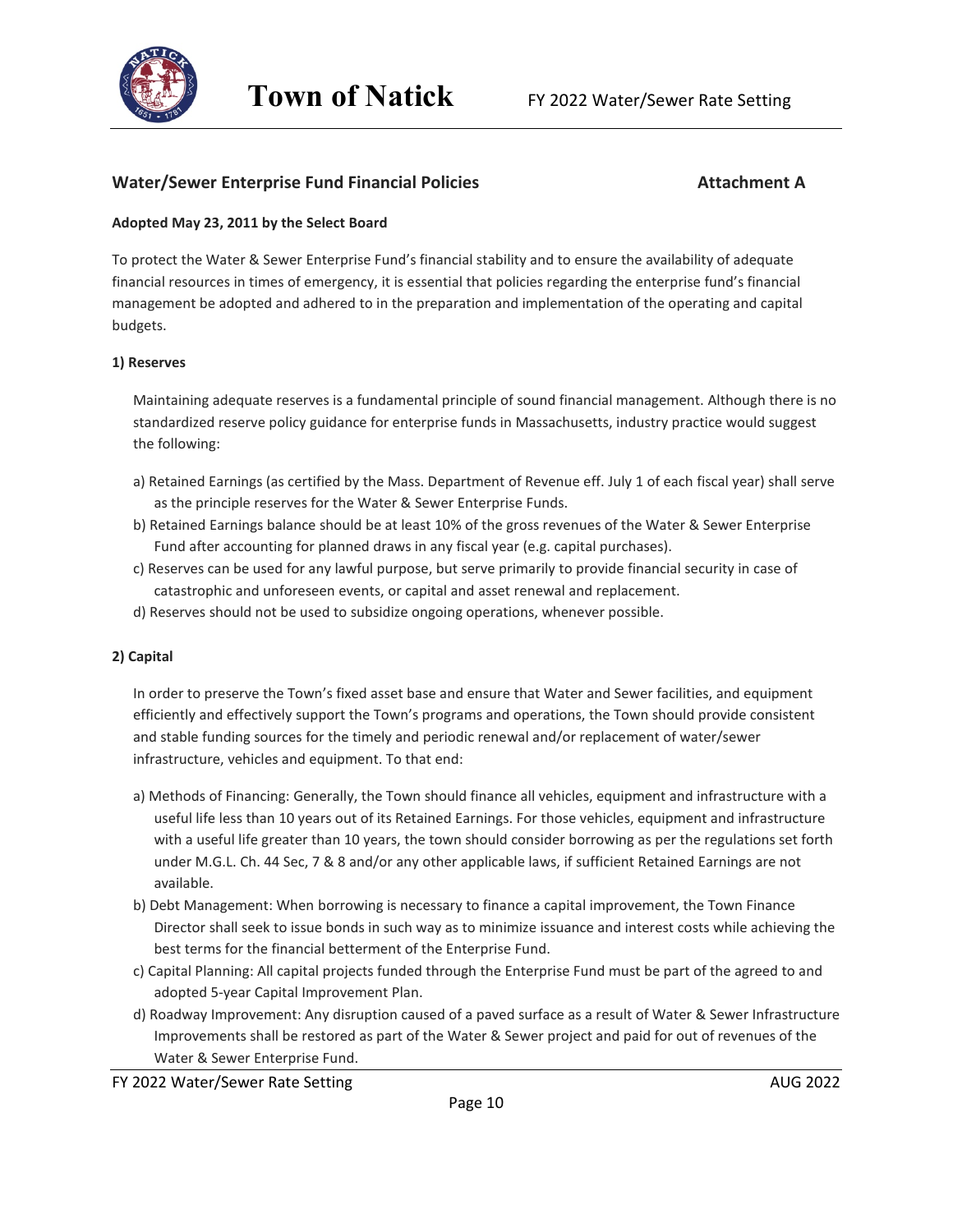

#### **3) Rate Structures**

- a) The Town of Natick should continue its established practice of ascending or inclined block rates for water usage in order to promote conservation.
- b) Rates should be proposed and adopted sufficient to cover all costs incurred during the fiscal year with the exception of catastrophic events. Mid-year rate modifications should be avoided whenever possible.

#### **4) Indirect Costs**

a) Indirect costs shall be reviewed at regular intervals to ensure that they are reasonable to the services being provided by the General Fund in support of Water & Sewer Operations.

These policies should be reviewed at regular intervals for their effectiveness and continued improvement.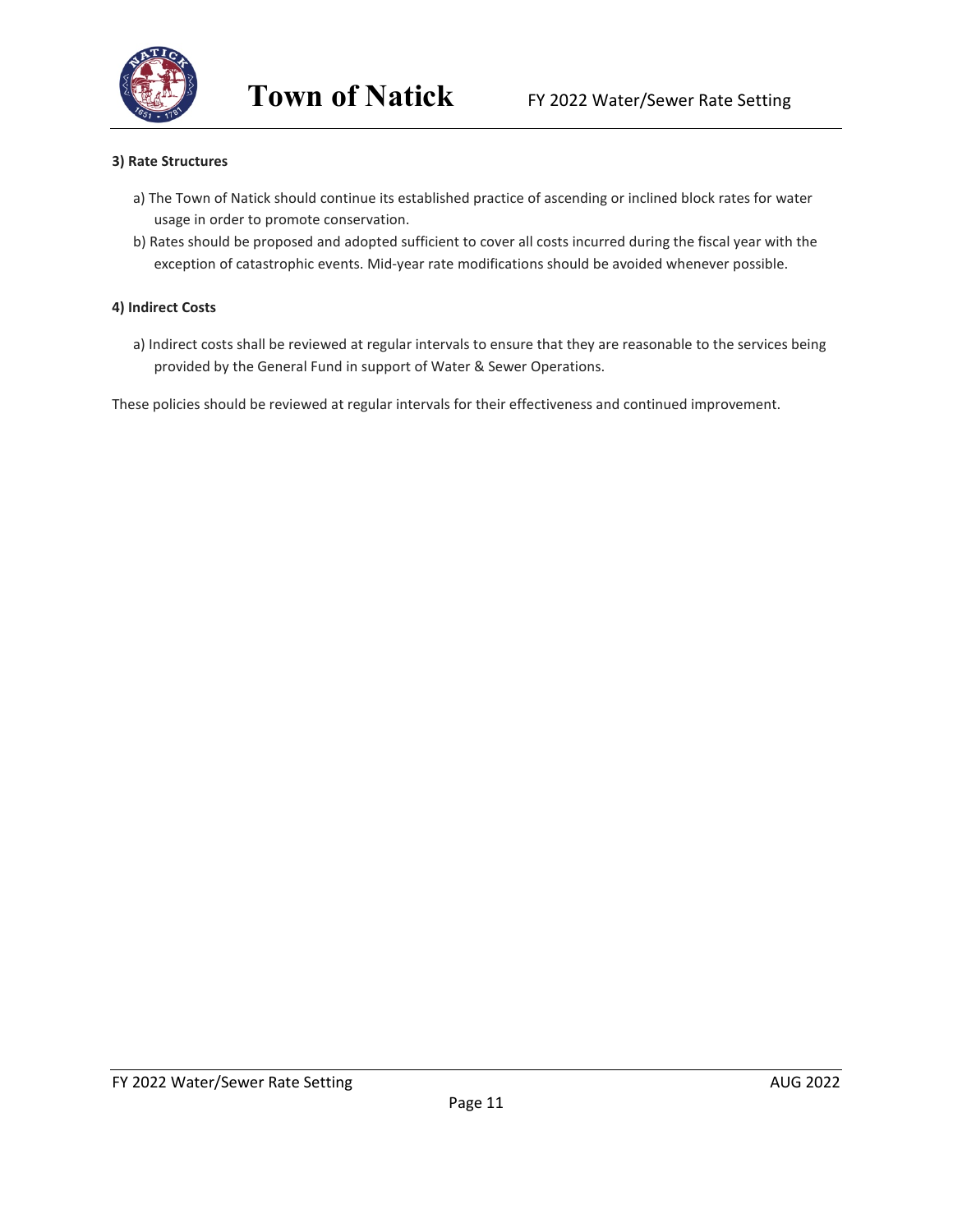

#### **Attachment B**

#### **Water and Sewer Rate Change History**

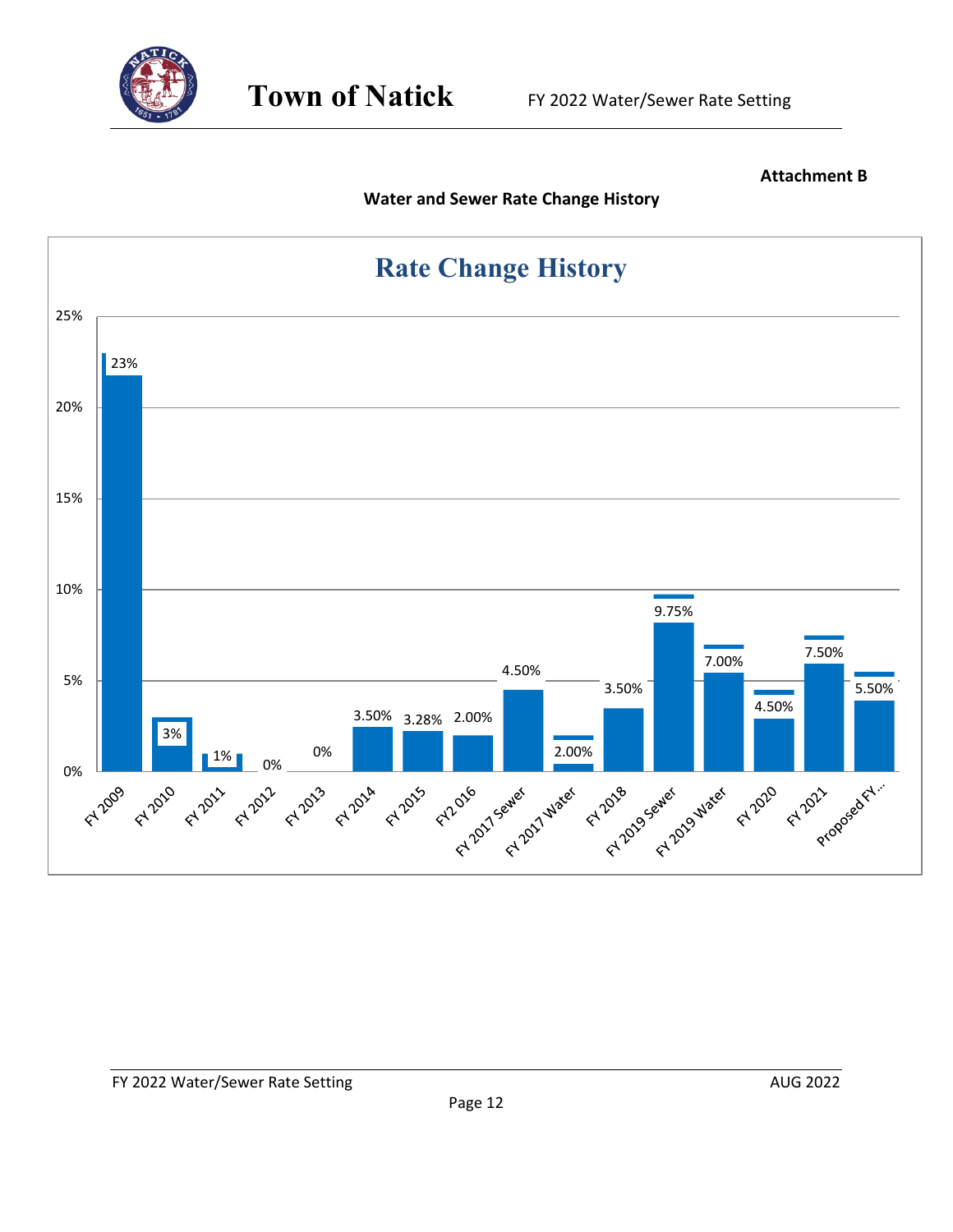

#### **Attachment C**

#### Retained Earnings History

| <b>Fiscal Year</b>                 | 2010        | 2011        | 2012        | 2013      | 2014        | 2015        |
|------------------------------------|-------------|-------------|-------------|-----------|-------------|-------------|
| <b>Certified Retained Earnings</b> | \$1,390,829 | \$1,980,622 | \$2,386,297 | \$849,404 | \$3,342,657 | \$1,753,150 |
|                                    |             |             |             |           |             |             |
| <b>Fiscal Year</b>                 | 2016        | 2017        | 2018        | 2019      | 2020        | 2021        |
| <b>Certified Retained Earnings</b> | \$1,834,879 | \$613,051   | \$613,051   | \$734,740 | \$1,069,573 | \$1,259,570 |

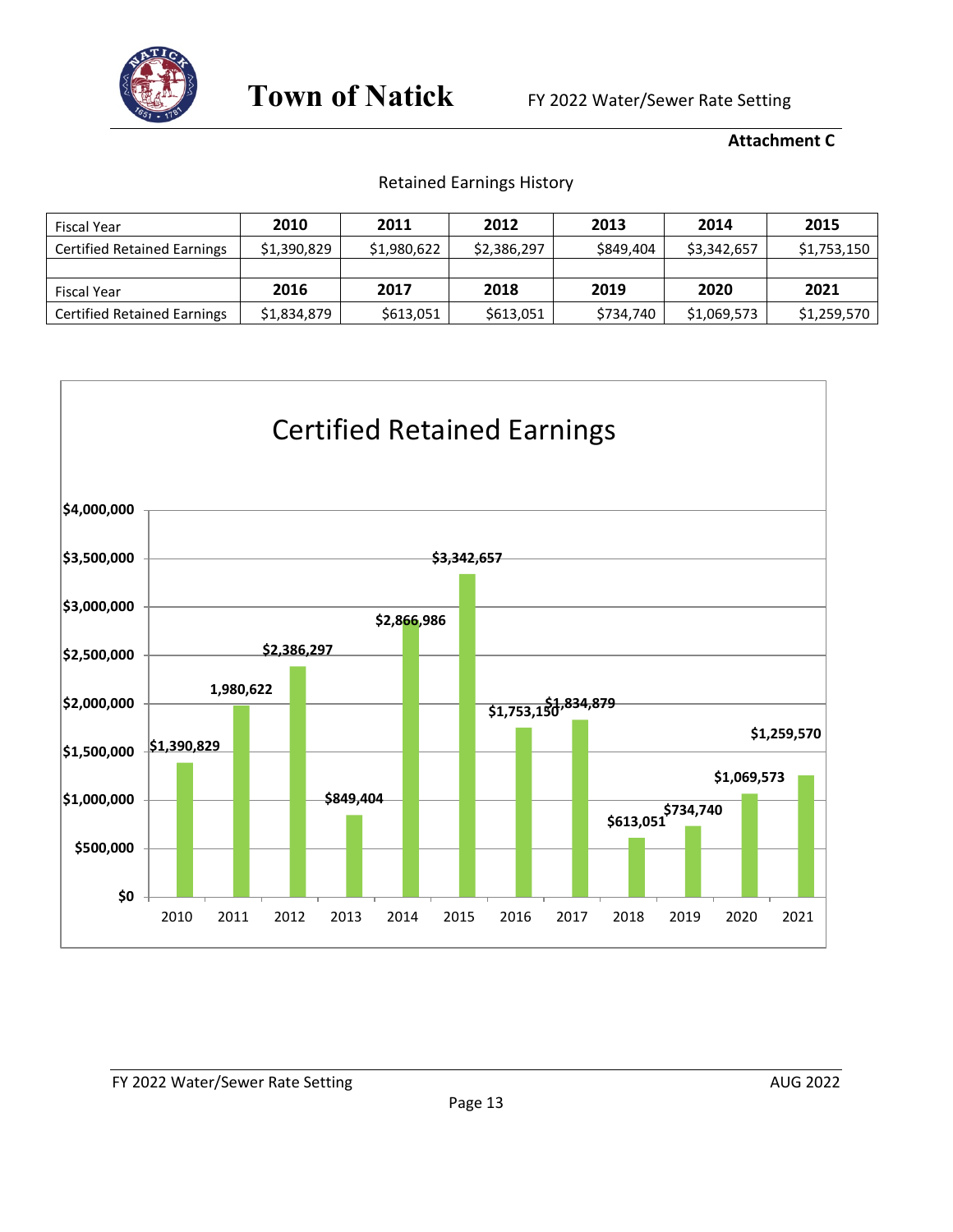

#### **Attachment D**

#### **Usage History by Rate Code**

This attachment provides a history of gross usage in the water/sewer enterprise fund. Amounts shown are in Hundred Cubic Feet (HCF).

| Based on FY2012 Use<br><b>Based on FY2013 Use</b> |            |                |              |            |                | <b>Based on FY2014 Use</b> |            |                |
|---------------------------------------------------|------------|----------------|--------------|------------|----------------|----------------------------|------------|----------------|
| <b>CODE</b>                                       | <b>USE</b> | <b>AVERAGE</b> | <b>CODE</b>  | <b>USE</b> | <b>AVERAGE</b> | <b>CODE</b>                | <b>USE</b> | <b>AVERAGE</b> |
| <b>ELD</b>                                        | 5,511      | 14.31          | <b>ELD</b>   | 5,289      | 15.15          | ELD                        | 4,147      | 13.55          |
| <b>ELW</b>                                        | 873        | 10.91          | <b>ELW</b>   | 815        | 12.73          | <b>ELW</b>                 | 650        | 13.54          |
| <b>IRR</b>                                        | 137,975    | 15.64          | <b>IRR</b>   | 162,702    | 17.86          | <b>IRR</b>                 | 167,342    | 16.08          |
| <b>SEW</b>                                        | 9,041      | 74.72          | <b>SEW</b>   | 9,846      | 79.40          | <b>SEW</b>                 | 11,370     | 77.35          |
| <b>WAT</b>                                        | 131,325    | 21.50          | <b>WAT</b>   | 130,783    | 22.22          | <b>WAT</b>                 | 128,636    | 22.07          |
| <b>WSM</b>                                        | 1,044,685  | 16.79          | <b>WSM</b>   | 1,056,027  | 16.73          | <b>WSM</b>                 | 1,067,518  | 15.89          |
| <b>Total</b>                                      | 1,329,410  |                | <b>Total</b> | 1,365,462  |                | <b>Total</b>               | 1,379,663  |                |

| <b>Based on FY2015 Use</b> |            |                | <b>Based on FY2016 Use</b> |              |            |                | <b>Based on FY2017 Use</b> |            |                |  |
|----------------------------|------------|----------------|----------------------------|--------------|------------|----------------|----------------------------|------------|----------------|--|
| <b>CODE</b>                | <b>USE</b> | <b>AVERAGE</b> |                            | <b>CODE</b>  | <b>USE</b> | <b>AVERAGE</b> | <b>CODE</b>                | <b>USE</b> | <b>AVERAGE</b> |  |
| <b>ELD</b>                 | 3,970      | 13.15          |                            | <b>ELD</b>   | 3,602      | 13.64          | <b>ELD</b>                 | 3,563      | 12.73          |  |
| <b>ELW</b>                 | 562        | 11.71          |                            | <b>ELW</b>   | 463        | 11.58          | <b>ELW</b>                 | 534        | 13.35          |  |
| <b>IRR</b>                 | 170,420    | 16.12          |                            | <b>IRR</b>   | 201,855    | 18.07          | <b>IRR</b>                 | 161,807    | 14.94          |  |
| <b>SEW</b>                 | 10,571     | 83.90          |                            | <b>SEW</b>   | 7,808      | 47.90          | <b>SEW</b>                 | 9,061      | 60.01          |  |
| <b>WAT</b>                 | 125,327    | 21.41          |                            | <b>WAT</b>   | 129,998    | 22.49          | <b>WAT</b>                 | 116,488    | 20.41          |  |
| <b>WSM</b>                 | 1,065,326  | 15.27          |                            | <b>WSM</b>   | 1,067,406  | 14.75          | <b>WSM</b>                 | 1,047,132  | 14.03          |  |
| <b>Total</b>               | 1,376,176  |                |                            | <b>Total</b> | 1,411,132  |                | <b>Total</b>               | 1,338,585  |                |  |

| <b>CODE</b>  | <b>USE</b> | <b>AVERAGE</b> | <b>CODE</b>  | <b>USE</b> | <b>AVERAGE</b> | <b>CODE</b> | <b>USE</b> | <b>AVERAGE</b> |
|--------------|------------|----------------|--------------|------------|----------------|-------------|------------|----------------|
| <b>ELD</b>   | 3,536      | 13.05          | <b>ELD</b>   | 3,265      | 12.56          | <b>ELD</b>  | 3,299      | 12.25          |
| <b>ELW</b>   | 765        | 19.13          | <b>ELW</b>   | 379        | 10.53          | <b>ELW</b>  | 425        | 10.75          |
| <b>IRR</b>   | 171,544    | 15.45          | <b>IRR</b>   | 178,662    | 16.17          | <b>IRR</b>  | 178,191    | 16.25          |
| <b>SEW</b>   | 11,180     | 60.76          | <b>SEW</b>   | 8,376      | 70.98          | <b>SEW</b>  | 4,634      | 58.00          |
| <b>WAT</b>   | 125,280    | 21.90          | <b>WAT</b>   | 114,098    | 22.13          | <b>WAT</b>  | 103,053    | 21.75          |
| <b>WSM</b>   | 1,015,733  | 13.72          | <b>WSM</b>   | 1,040,189  | 15.20          | <b>WSM</b>  | 1,003,583  | 25.50          |
| <b>Total</b> | 1,328,038  |                | <b>Total</b> | 1,344,969  |                | Total       | 1,293,185  |                |

#### **Based on FY2018 Use Based on FY2019 Use Based on FY2020 Use**

| <b>CODE</b> | <b>USE</b> | <b>AVERAGE</b> |
|-------------|------------|----------------|
| <b>ELD</b>  | 3,265      | 12.56          |
| <b>ELW</b>  | 379        | 10.53          |
| <b>IRR</b>  | 178,662    | 16.17          |
| <b>SEW</b>  | 8,376      | 70.98          |
| <b>WAT</b>  | 114,098    | 22.13          |
| <b>WSM</b>  | 1,040,189  | 15.20          |
| Total       | 1,344,969  |                |

| <b>CODE</b>  | <b>USE</b> | <b>AVERAGE</b> |
|--------------|------------|----------------|
| <b>ELD</b>   | 3,299      | 12.25          |
| <b>ELW</b>   | 425        | 10.75          |
| <b>IRR</b>   | 178,191    | 16.25          |
| <b>SEW</b>   | 4,634      | 58.00          |
| <b>WAT</b>   | 103,053    | 21.75          |
| <b>WSM</b>   | 1,003,583  | 25.50          |
| <b>Total</b> | 1,293,185  |                |

**ELD = Elderly, ELW = Elderly Water Only, IRR = Irrigation, SEW = Sewer Only,**

**WAT = Water Only, WSM = Water & Sewer Users**

FY 2022 Water/Sewer Rate Setting and the state of the state of the AUG 2022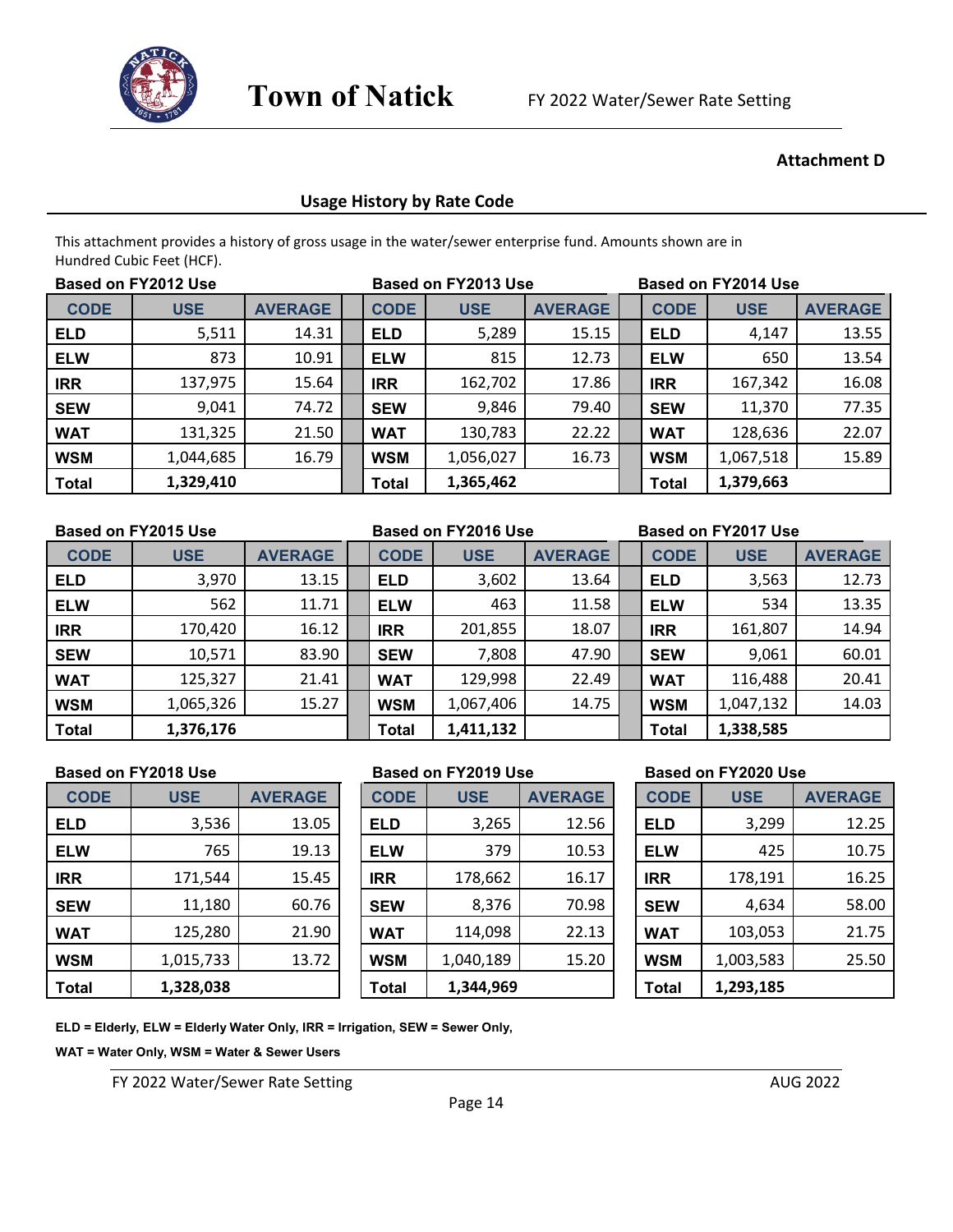

### **Attachment D (Con't)**

#### **Usage History by Rate Code**

This attachment provides a history of gross usage in the water/sewer enterprise fund. Amounts shown are in Hundred Cubic Feet (HCF).

|              |                     |                |         |             | Three -Year |                |                           |            |                |  |
|--------------|---------------------|----------------|---------|-------------|-------------|----------------|---------------------------|------------|----------------|--|
|              | Based on FY2021 Use |                | Average |             |             |                | <b>Five -Year Average</b> |            |                |  |
| <b>CODE</b>  | <b>USE</b>          | <b>AVERAGE</b> |         | <b>CODE</b> | <b>USE</b>  | <b>AVERAGE</b> | <b>CODE</b>               | <b>USE</b> | <b>AVERAGE</b> |  |
| <b>ELD</b>   | 3,245               | 12.00          |         | <b>ELD</b>  | 3,270       | 12.27          | <b>ELD</b>                | 3,382      | 12.52          |  |
| <b>ELW</b>   | 462                 | 11.50          |         | <b>ELW</b>  | 422         | 10.93          | <b>ELW</b>                | 32,440     | 13.05          |  |
| <b>IRR</b>   | 193,056             | 17.50          |         | <b>IRR</b>  | 183,303     | 16.64          | <b>IRR</b>                | 176,652    | 16.06          |  |
| <b>SEW</b>   | 3,720               | 27.25          |         | <b>SEW</b>  | 5,577       | 52.08          | <b>SEW</b>                | 7,394      | 55.40          |  |
| <b>WAT</b>   | 107,356             | 22.75          |         | <b>WAT</b>  | 108,169     | 22.21          | <b>WAT</b>                | 113,255    | 21.79          |  |
| <b>WSM</b>   | 1,009,536           | 25.50          |         | <b>WSM</b>  | 1,017,769   | 22.07          | <b>WSM</b>                | 1,023,235  | 18.79          |  |
| <b>Total</b> | 1,317,375           |                |         | Total       | 1,318,510   |                | Total                     | 1,324,430  |                |  |

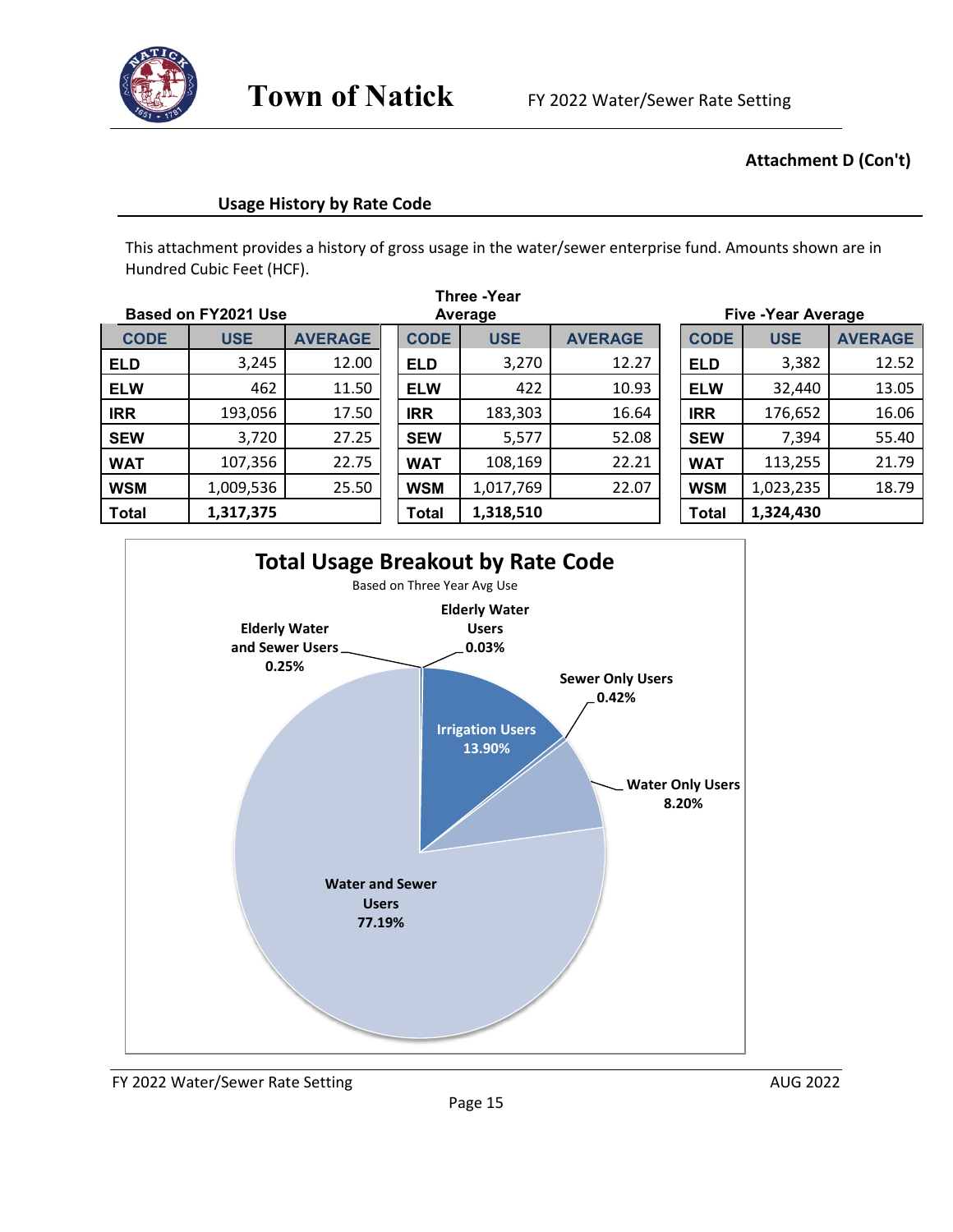

#### **Attachment E**

#### **Usage History by Land Use**

This attachment provides a history of gross usage by land use in the water/sewer enterprise fund. Amounts shown are in Million Gallons (MGal).

|                                  | 2018  | 2019  | 2020  | Average |  |
|----------------------------------|-------|-------|-------|---------|--|
| <b>RESIDENTIAL</b>               | 736.3 | 700.6 | 811.8 | 749.6   |  |
| <b>RESIDENTIAL INSTITUTIONAL</b> | 20.4  | 19.8  | 19.2  | 19.8    |  |
| <b>COMMERCIAL/BUSINESS</b>       | 183.7 | 171.8 | 125.8 | 160.4   |  |
| <b>AGRICULTURE</b>               | 1.3   | 0.7   | 1.2   | 1.1     |  |
| <b>INDUSTRIAL</b>                | 11.9  | 10.2  | 7.6   | 9.9     |  |
| <b>MUNICIPAL</b>                 | 21.9  | 18.8  | 12.9  | 17.9    |  |
| <b>INST./NON PROFITS</b>         | 18.3  | 14.7  | 14.4  | 15.8    |  |
| <b>TOTAL USE</b>                 | 994.0 | 936.6 | 993.0 | 974.5   |  |

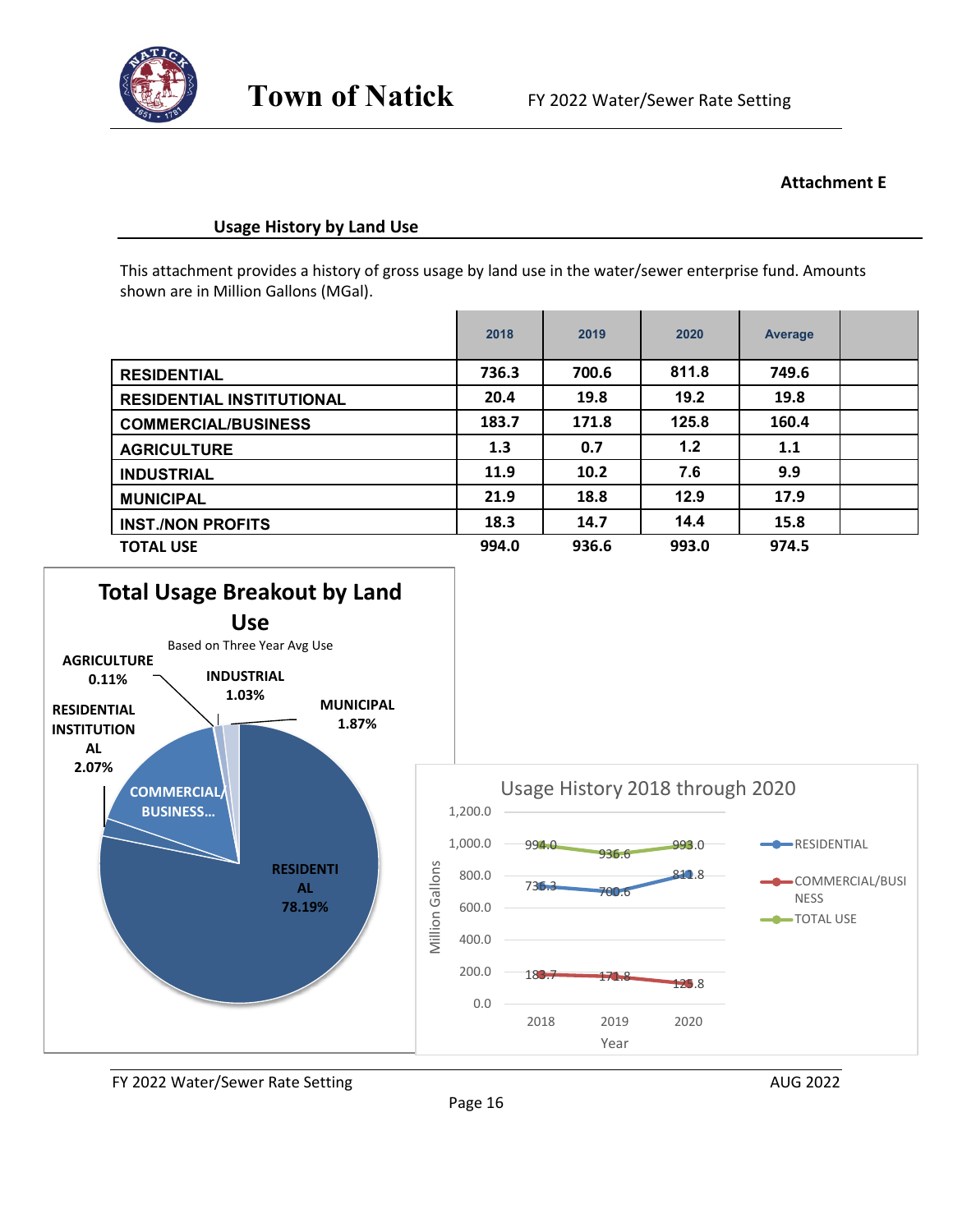

#### **Attachment F**

| <b>Fiscal Year</b> | <b>MWRA Fee</b> | Change       |          |  |
|--------------------|-----------------|--------------|----------|--|
| 2008               | \$3,993,641     |              |          |  |
| 2009               | \$3,941,631     | $-$ \$52,010 | $-1.30%$ |  |
| 2010               | \$4,219,801     | \$278,170    | 7.06%    |  |
| 2011               | \$4,346,280     | \$126,479    | 3.00%    |  |
| 2012               | \$4,460,551     | \$114,271    | 2.63%    |  |
| 2013               | \$4,634,401     | \$173,850    | 3.90%    |  |
| 2014               | \$4,903,457     | \$269,056    | 5.81%    |  |
| 2015               | \$5,330,710     | \$427,253    | 8.71%    |  |
| 2016               | \$5,526,614     | \$195,904    | 3.68%    |  |
| 2017               | \$5,756,705     | \$230,091    | 4.16%    |  |
| 2018               | \$5,924,062     | \$167,357    | 2.91%    |  |
| 2019               | \$5,972,626     | \$48,564     | 0.82%    |  |
| 2020               | \$6,044,147     | \$71,521     | 1.20%    |  |
| 2021               | \$5,916,657     | $-$127,490$  | $-2.11%$ |  |
| 2022               | \$6,175,580     | \$258,923    | 4.38%    |  |
| \$6,700,000        |                 |              |          |  |

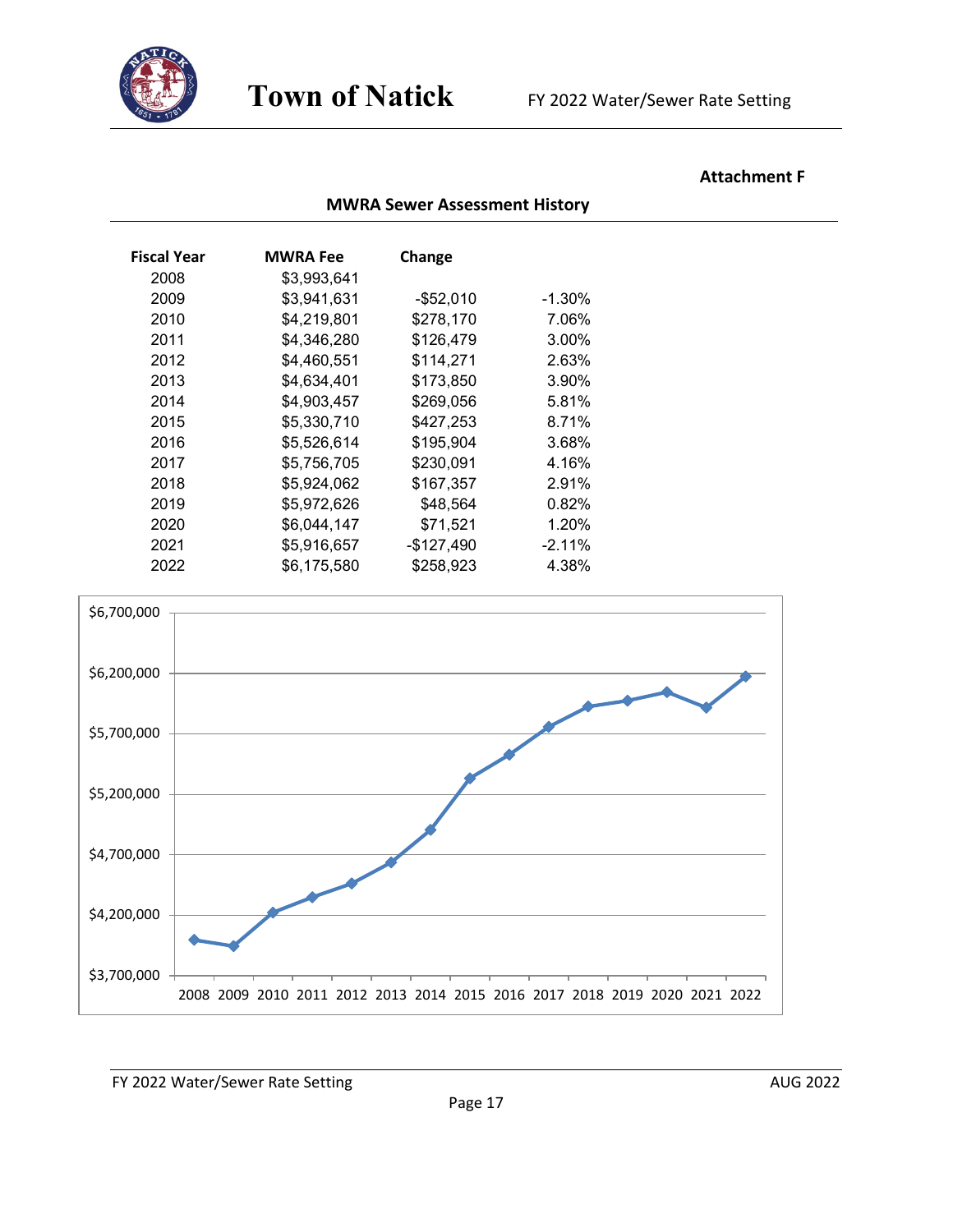

#### **Attachment G**

#### **Proposed Water/Sewer Rates - FY 2022 Water 5.50%**

**Sewer 5.50%**

This page shows comparative rates between FY 2020 and FY2021 in a variety of different rate categories and blocks. To calculate your bill, simply take your usage by tier and then apply the appropriate Rate for either Water and/or Sewer services.

|           | <b>Combined Water &amp; Sewer Rates</b> |    |       |           |       |     |            |           | <b>Combined Elderly Rates</b> |     |                          |           |       |    |                          |  |
|-----------|-----------------------------------------|----|-------|-----------|-------|-----|------------|-----------|-------------------------------|-----|--------------------------|-----------|-------|----|--------------------------|--|
| FY 2021   |                                         |    |       | FY 2022   |       |     |            | FY 2021   |                               |     |                          | FY 2022   |       |    |                          |  |
| $0 - 10$  | Water                                   | Ś. | 2.13  | $0 - 10$  | Water | Ś.  | 2.25       | $0 - 10$  | Water                         | \$  | $\overline{\phantom{a}}$ | $0 - 10$  | Water | \$ | $\overline{\phantom{a}}$ |  |
|           | Sewer                                   | Ś. | 6.04  |           | Sewer | \$  | 6.37       |           | Sewer                         | \$  | $\overline{\phantom{a}}$ |           | Sewer | \$ | $\overline{\phantom{a}}$ |  |
| $11 - 20$ | Water                                   | Ś. | 3.26  | $11 - 20$ | Water | Ś.  | 3.44       | $11 - 20$ | Water                         | \$  | $\overline{\phantom{a}}$ | $11 - 20$ | Water | \$ | $\overline{\phantom{a}}$ |  |
|           | Sewer                                   | Ś  | 10.76 |           | Sewer | Ś.  | 11.35      |           | Sewer                         | \$  |                          |           | Sewer | \$ | $\overline{\phantom{a}}$ |  |
| $21 - 40$ | Water                                   | Ś. | 4.83  | $21 - 40$ | Water | \$. | 5.10       | $21 - 40$ | Water                         | \$  | 2.44                     | $21 - 40$ | Water | \$ | 2.57                     |  |
|           | Sewer                                   | Ś  | 17.79 |           | Sewer | Ś.  | 18.77      |           | Sewer                         | Ś.  | 12.66                    |           | Sewer | Ś. | 13.36                    |  |
| $40+$     | Water                                   | Ś. | 7.50  | $40+$     | Water | Ś.  | 7.91       | $40+$     | Water                         | \$. | 5.33                     | $40+$     | Water | \$ | 5.62                     |  |
|           | Sewer                                   | Ś  | 17.79 |           | Sewer | Ś.  | 18.77      |           | Sewer                         | Ś.  | 12.66                    |           | Sewer | \$ | 13.36                    |  |
|           |                                         |    |       |           |       |     |            |           |                               |     |                          |           |       |    |                          |  |
|           | <b>Water Only</b>                       |    |       |           |       |     |            |           | <b>Elderly Water Only</b>     |     |                          |           |       |    |                          |  |
| FY 2021   |                                         |    |       | FY 2022   |       |     |            | FY 2021   |                               |     |                          | FY 2022   |       |    |                          |  |
| $0 - 10$  | Water                                   | \$ | 2.13  | $0 - 10$  | Water |     | \$<br>2.25 | $0 - 10$  | Water                         | \$  | $\overline{\phantom{a}}$ | $0 - 10$  | Water |    | \$                       |  |

|  |  |  |  |  |  |  | Water \$ 2.13 0-10 Water \$ 2.25   0-10 Water \$ - 0-10 Water \$ -<br>11-20 Water \$ 3.26 11-20 Water \$ 3.44 11-20 Water \$ - 11-20 Water \$ -<br>21-40 Water \$ 4.83 21-40 Water \$ 5.10   21-40 Water \$ 3.44 21-40 Water \$ 3.63 |
|--|--|--|--|--|--|--|--------------------------------------------------------------------------------------------------------------------------------------------------------------------------------------------------------------------------------------|

#### **Irrigation**

| FY 2021  |       |     |         | FY 2022  |       |       |      | FY 2021         |       |         | FY 2022  |       |                          |
|----------|-------|-----|---------|----------|-------|-------|------|-----------------|-------|---------|----------|-------|--------------------------|
| $0 - 10$ | Water |     | 3.81    | $0 - 10$ | Water |       | 4.02 | $0 - 10$        | Sewer | 6.04    | $0 - 10$ | Sewer | 6.37                     |
| 11-20    | Water | \$. | 7.42    | 11-20    | Water |       | 7.83 |                 |       |         |          |       | $\overline{\phantom{a}}$ |
| 21-40    | Water |     | \$9.91  | 21-40    | Water |       |      | $10.46$   11-20 | Sewer | \$10.76 | 11-20    | Sewer | \$11.35                  |
| $40+$    | Water |     | \$12.15 | 40+      | Water | 12.82 |      |                 |       |         |          |       |                          |
|          |       |     |         |          |       |       |      | $20+$           | Sewer | 17.79   | $20+$    | Sewer | 18.77                    |

| 40+      | water             |    | 5 12.15 | 40+       | water | $\mathcal{P}$ | 12.82 | 40+      | water             | S | 5.33  | 40+       | water | 5.62  |
|----------|-------------------|----|---------|-----------|-------|---------------|-------|----------|-------------------|---|-------|-----------|-------|-------|
|          | <b>Irrigation</b> |    |         |           |       |               |       |          | <b>Sewer Only</b> |   |       |           |       |       |
| FY 2021  |                   |    |         | FY 2022   |       |               |       | FY 2021  |                   |   |       | FY 2022   |       |       |
| $0 - 10$ | Water             | \$ | 3.81    | $0 - 10$  | Water | \$            | 4.02  | $0 - 10$ | Sewer             | Ś | 6.04  | $0 - 10$  | Sewer | 6.37  |
| 11-20    | Water             | S. | 7.42    | 11-20     | Water | Ś.            | 7.83  |          |                   |   | -     |           |       |       |
| 21-40    | Water             |    | 9.91    | $21 - 40$ | Water | 10.46         |       | 11-20    | Sewer             |   | 10.76 | $11 - 20$ | Sewer | 11.35 |

20+ Sewer \$ 17.79 20+ Sewer \$ 18.77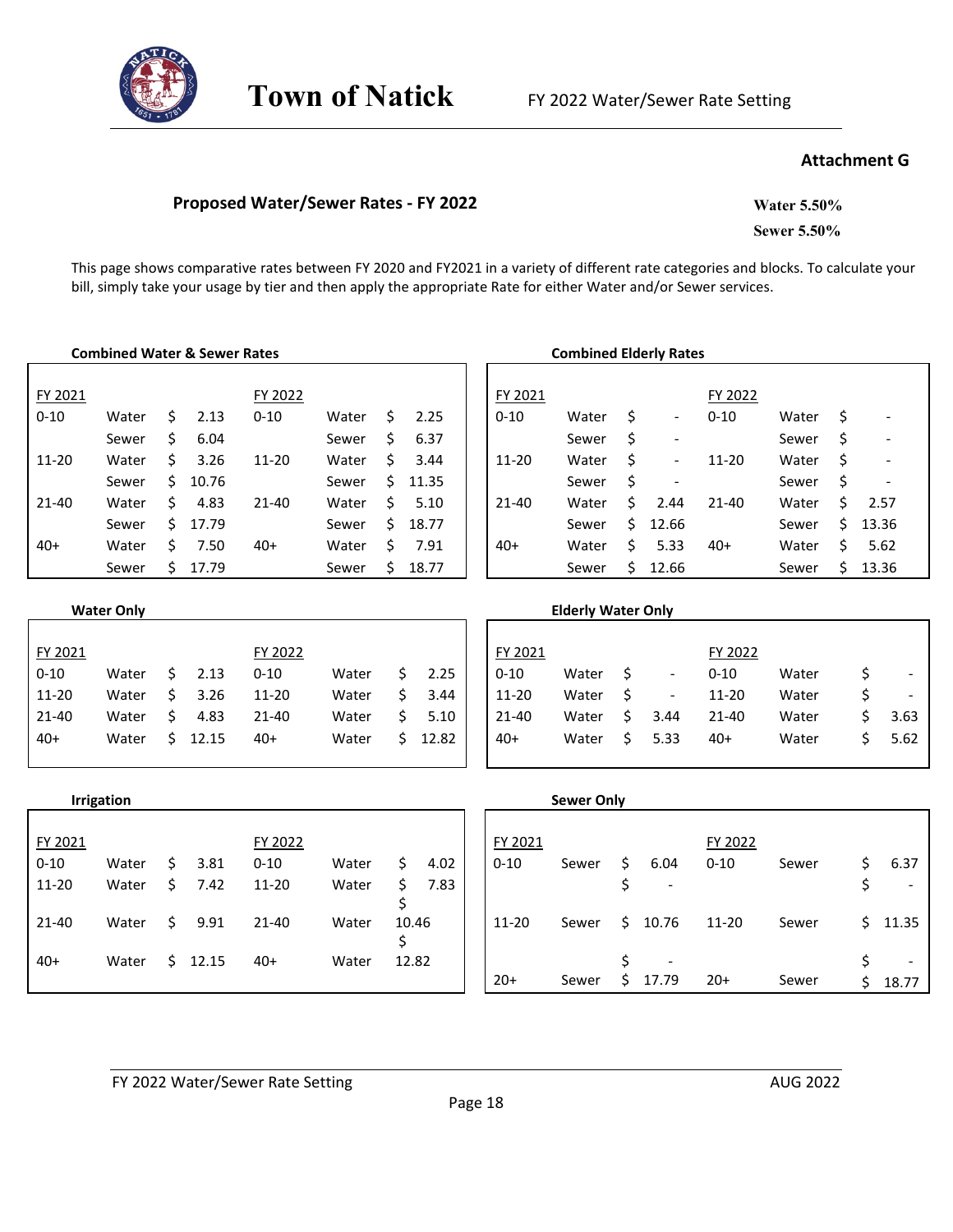

#### **Attachment H-1**

#### **Sample Bills & Increases by Rate Type**

The next two pages show current rates and proposed rates between FY 2021 and FY 2022 with a comparative % column to the far right.

|                |     | FY 2021 Rates                        |    |               |                |    | Proposed FY 2022 Rates               |    |                      | $\frac{0}{0}$ |
|----------------|-----|--------------------------------------|----|---------------|----------------|----|--------------------------------------|----|----------------------|---------------|
|                |     | <b>Standard Water and Sewer User</b> |    |               |                |    | <b>Standard Water and Sewer User</b> |    |                      |               |
| Usage<br>(HCF) |     | <b>Quarterly Amount</b>              |    | Annual Amount | Usage<br>(HCF) |    | <b>Quarterly Amount</b>              |    | <b>Annual Amount</b> |               |
| 5              | S   | 45.85                                | \$ | 183.40        | 5              | S  | 48.37                                | Ś  | 193.49               | 5.5%          |
| 20             | S   | 226.90                               | \$ | 907.60        | 20             | S  | 239.38                               | \$ | 957.52               | 5.5%          |
| 40             | S   | 679.30                               | \$ | 2,717.20      | 40             | S  | 716.66                               | \$ | 2,866.65             | 5.5%          |
| 75             | \$. | 1,564.45                             | Ś. | 6,257.80      | 75             | \$ | 1,650.49                             | \$ | 6,601.98             | 5.5%          |
| 120            |     | 2,702.50                             |    | 10,810.00     | 120            |    | 2,851.14                             |    | 11,404.55            | 5.5%          |

|                |   | <b>Elderly Discount Eligible</b> |                          |                |    | <b>Elderly Discount Eligible</b> |    |
|----------------|---|----------------------------------|--------------------------|----------------|----|----------------------------------|----|
| Usage<br>(HCF) |   | <b>Quarterly Amount</b>          | <b>Annual Amount</b>     | Usage<br>(HCF) |    | <b>Quarterly Amount</b>          | Ar |
| 5.             |   | -                                | -                        | 5              | .S |                                  |    |
| 20             | S |                                  | $\overline{\phantom{a}}$ | 20             | S  |                                  | S  |
| 40             | Ś | 322.00                           | \$<br>1,288.00           | 40             | \$ | 339.71                           | \$ |
| 75             |   | 951.65                           | \$<br>3,806.60           | 75             | \$ | 1,003.99                         | \$ |
| 120            | S | 1,761.20                         | \$<br>7,044.80           | 120            | Ś  | 1,858.07                         |    |

|                |    | <b>Water Only User</b>  |                      |                |    | <b>Water Only User</b>  |
|----------------|----|-------------------------|----------------------|----------------|----|-------------------------|
| Usage<br>(HCF) |    | <b>Quarterly Amount</b> | <b>Annual Amount</b> | Usage<br>(HCF) |    | <b>Quarterly Amount</b> |
| 5.             | \$ | 15.65                   | \$<br>62.60          | 5              | \$ | 16.51                   |
| 20             | Ś  | 58.90                   | \$<br>235.60         | 20             | \$ | 62.14                   |
| 40             | Ś  | 155.50                  | \$<br>622.00         | 40             | \$ | 164.05                  |
| 75             | Ś  | 580.75                  | \$<br>2,323.00       | 75             | \$ | 612.69                  |
| 120            |    | 1.127.50                | \$<br>4.510.00       | 120            | Ś  | 1,189.51                |

|                | <b>Irrigation User</b>  |                      |                |     | <b>Irrigation User</b>  |
|----------------|-------------------------|----------------------|----------------|-----|-------------------------|
| Usage<br>(HCF) | <b>Quarterly Amount</b> | <b>Annual Amount</b> | Usage<br>(HCF) |     | <b>Quarterly Amount</b> |
| 5              | \$<br>24.05             | \$<br>96.20          | 5              | S   | 25.37                   |
| 20             | \$<br>117.30            | \$<br>469.20         | 20             | \$  | 123.75                  |
| 40             | \$<br>315.50            | \$<br>1,262.00       | 40             | \$  | 332.85                  |
| 75             | \$<br>740.75            | \$<br>2,963.00       | 75             | -\$ | 781.49                  |
| 120            | \$<br>1,287.50          | \$<br>5,150.00       | 120            | \$  | 1,358.31                |

|       |     | <b>Elderly Discount Eligible</b> |    |                          |                |     | <b>Elderly Discount Eligible</b> |   |                      |         |
|-------|-----|----------------------------------|----|--------------------------|----------------|-----|----------------------------------|---|----------------------|---------|
| ŗe.   |     | <b>Quarterly Amount</b>          |    | Annual Amount            | Usage<br>(HCF) |     | <b>Quarterly Amount</b>          |   | <b>Annual Amount</b> |         |
| $5 -$ | - S | $\overline{\phantom{a}}$         |    | $\overline{\phantom{0}}$ | 5.             | \$. | $\overline{\phantom{0}}$         |   |                      | $0.0\%$ |
| 20    | \$. | $\overline{\phantom{0}}$         |    |                          | 20             | - S | $\overline{\phantom{0}}$         |   |                      | $0.0\%$ |
| 40    | .S  | 322.00                           | S. | 1,288.00                 | 40             | - S | 339.71                           | Ś | 1,358.84             | 5.5%    |
| 75    | \$. | 951.65                           |    | 3,806.60                 | 75             | S.  | 1,003.99                         | S | 4,015.96             | 5.5%    |
| 120   | .S  | 1,761.20                         |    | 7,044.80                 | 120            | Ś   | 1,858.07                         | Ś | 7,432.26             | 5.5%    |

|     |     | <b>Water Only User</b>  |                      |                |     | <b>Water Only User</b>  |   |                      |      |
|-----|-----|-------------------------|----------------------|----------------|-----|-------------------------|---|----------------------|------|
| ë,  |     | <b>Quarterly Amount</b> | <b>Annual Amount</b> | Usage<br>(HCF) |     | <b>Quarterly Amount</b> |   | <b>Annual Amount</b> |      |
| 5   | S   | 15.65                   | 62.60                | 5              | S   | 16.51                   |   | 66.04                | 5.5% |
| 20  | S   | 58.90                   | 235.60               | 20             | -\$ | 62.14                   | Ś | 248.56               | 5.5% |
| 40  | -\$ | 155.50                  | 622.00               | 40             | \$  | 164.05                  |   | 656.21               | 5.5% |
| 75  | S   | 580.75                  | 2,323.00             | 75             | -\$ | 612.69                  |   | 2,450.77             | 5.5% |
| 120 |     | 1,127.50                | 4,510.00             | 120            | Ś   | 1,189.51                |   | 4,758.05             | 5.5% |

|     |    | <b>Irrigation User</b>  |                      |                |    | <b>Irrigation User</b>  |                      |      |
|-----|----|-------------------------|----------------------|----------------|----|-------------------------|----------------------|------|
| ŗe  |    | <b>Quarterly Amount</b> | <b>Annual Amount</b> | Usage<br>(HCF) |    | <b>Quarterly Amount</b> | <b>Annual Amount</b> |      |
| 5   | Ś  | 24.05                   | 96.20                | 5.             | S  | 25.37                   | 101.49               | 5.5% |
| 20  | S  | 117.30                  | 469.20               | 20             | .S | 123.75                  | 495.01               | 5.5% |
| 40  | \$ | 315.50                  | 1,262.00             | 40             | -S | 332.85                  | 1,331.41             | 5.5% |
| 75  | S  | 740.75                  | 2.963.00             | 75             | .S | 781.49                  | 3,125.97             | 5.5% |
| 120 | Ś  | 1,287.50                | 5,150.00             | 120            | Ś  | 1,358.31                | 5,433.25             | 5.5% |

FY 2022 Water/Sewer Rate Setting and the state of the state of the AUG 2022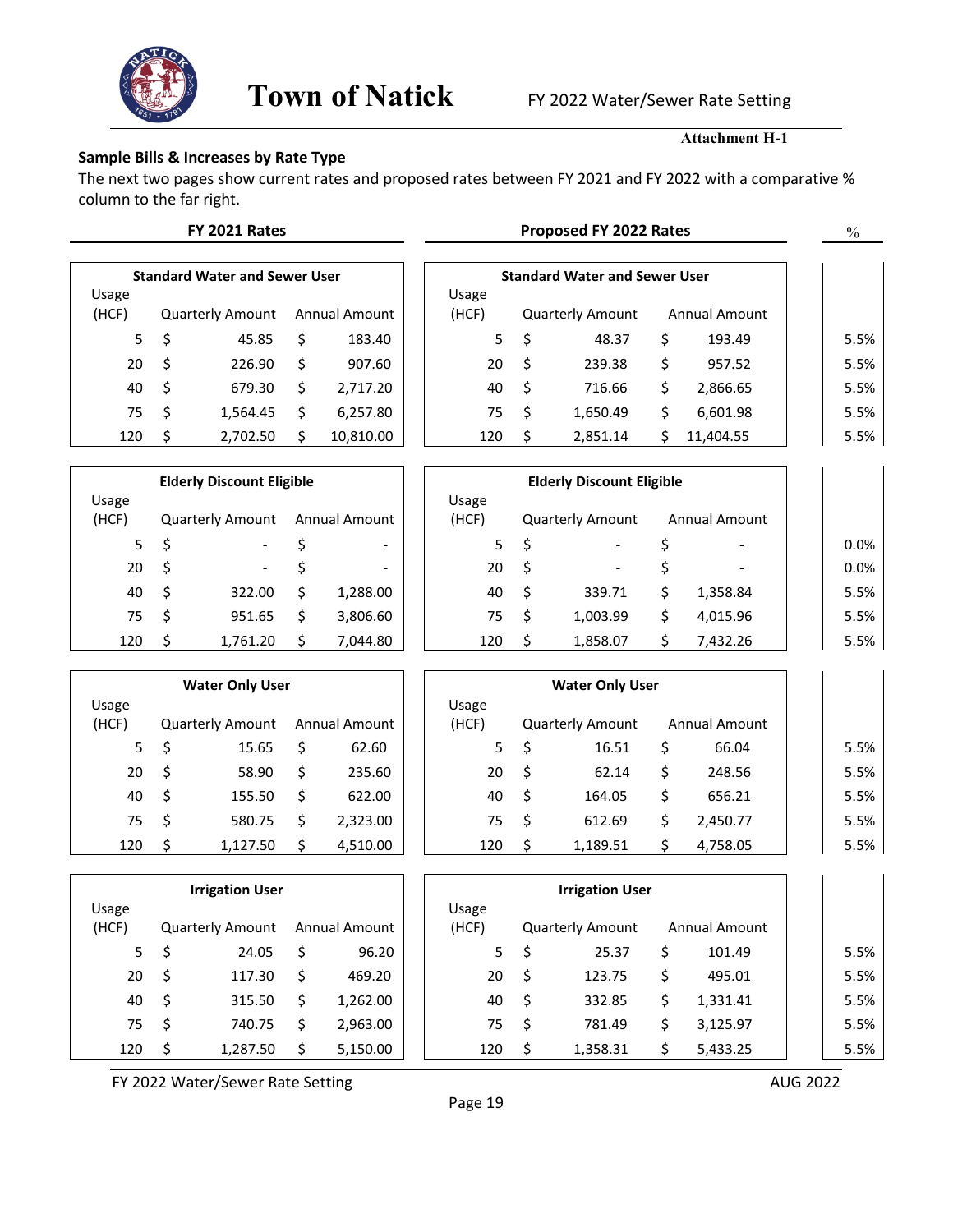

#### **Sample Quarterly Bills - Combined Water & Sewer Rates Attachment H-2 Attachment H-2**

This chart shows in detail the different costs by use for the most common user of Water & Sewer services in t this rate option.

|                  |                 | <b>Fiscal Year</b> |           | <b>Difference</b> |      |                                                        |
|------------------|-----------------|--------------------|-----------|-------------------|------|--------------------------------------------------------|
| <b>Usage</b>     | 2021            |                    | 2022      | \$                | $\%$ |                                                        |
| 0                | \$<br>5.00      | \$                 | 5.28      | \$<br>0.27        | 5.5% |                                                        |
| $\mathbf 1$      | \$<br>13.17     | \$                 | 13.89     | \$<br>0.72        | 5.5% |                                                        |
| $\mathbf 2$      | \$<br>21.34     | \$                 | 22.51     | \$<br>1.17        | 5.5% |                                                        |
| 3                | \$<br>29.51     | \$                 | 31.13     | \$<br>1.62        | 5.5% |                                                        |
| 4                | \$<br>37.68     | \$                 | 39.75     | \$<br>2.07        | 5.5% |                                                        |
| 5                | \$<br>45.85     | \$                 | 48.37     | \$<br>2.52        | 5.5% |                                                        |
| 6                | \$<br>54.02     | \$                 | 56.99     | \$<br>2.97        | 5.5% |                                                        |
| $\boldsymbol{7}$ | \$<br>62.19     | \$                 | 65.61     | \$<br>3.42        | 5.5% |                                                        |
| 8                | \$<br>70.36     | \$                 | 74.23     | \$<br>3.87        | 5.5% |                                                        |
| 9                | \$<br>78.53     | \$                 | 82.85     | \$<br>4.32        | 5.5% |                                                        |
| $10\,$           | \$<br>86.70     | \$                 | 91.47     | \$<br>4.77        | 5.5% |                                                        |
| $11\,$           | \$<br>100.72    | \$                 | 106.26    | \$<br>5.54        | 5.5% |                                                        |
| 12               | \$<br>114.74    | \$                 | 121.05    | \$<br>6.31        | 5.5% |                                                        |
| 13               | \$<br>128.76    | \$                 | 135.84    | \$<br>7.08        | 5.5% |                                                        |
| 14               | \$<br>142.78    | \$                 | 150.63    | \$<br>7.85        | 5.5% |                                                        |
| 14.68            | \$<br>152.31    | \$                 | 160.69    | \$<br>8.38        | 5.5% | <b>Current Quarterly Average Use (after averaging)</b> |
| 15               | \$<br>156.80    | \$                 | 165.42    | \$<br>8.62        | 5.5% |                                                        |
| 16               | \$<br>170.82    | \$                 | 180.22    | \$<br>9.40        | 5.5% |                                                        |
| 17               | \$<br>184.84    | \$                 | 195.01    | \$<br>10.17       | 5.5% |                                                        |
| 18               | \$<br>198.86    | \$                 | 209.80    | \$<br>10.94       | 5.5% |                                                        |
| 19               | \$<br>212.88    | \$                 | 224.59    | \$<br>11.71       | 5.5% |                                                        |
| 20               | \$<br>226.90    | \$                 | 239.38    | \$<br>12.48       | 5.5% |                                                        |
| 25               | \$<br>340.00    | \$                 | 358.70    | \$<br>18.70       | 5.5% |                                                        |
| 30               | \$<br>453.10    | \$                 | 478.02    | \$<br>24.92       | 5.5% |                                                        |
| 35               | \$<br>566.20    | \$                 | 597.34    | \$<br>31.14       | 5.5% |                                                        |
| 40               | \$<br>679.30    | \$                 | 716.66    | \$<br>37.36       | 5.5% |                                                        |
| 45               | \$<br>805.75    | \$                 | 850.07    | \$<br>44.32       | 5.5% |                                                        |
| 50               | \$<br>932.20    | \$                 | 983.47    | \$<br>51.27       | 5.5% |                                                        |
| 55               | \$<br>1,058.65  | \$                 | 1,116.88  | \$<br>58.23       | 5.5% |                                                        |
| 60               | \$<br>1,185.10  | \$                 | 1,250.28  | \$<br>65.18       | 5.5% |                                                        |
| 65               | \$<br>1,311.55  | \$                 | 1,383.69  | \$<br>72.14       | 5.5% |                                                        |
| 70               | \$<br>1,438.00  | \$                 | 1,517.09  | \$<br>79.09       | 5.5% |                                                        |
| 75               | \$<br>1,564.45  | \$                 | 1,650.49  | \$<br>86.04       | 5.5% |                                                        |
| 80               | \$<br>1,690.90  | \$                 | 1,783.90  | \$<br>93.00       | 5.5% |                                                        |
| 85               | \$<br>1,817.35  | \$                 | 1,917.30  | \$<br>99.95       | 5.5% |                                                        |
| 90               | \$<br>1,943.80  | \$                 | 2,050.71  | \$<br>106.91      | 5.5% |                                                        |
| 100              | \$<br>2,196.70  | \$                 | 2,317.52  | \$<br>120.82      | 5.5% |                                                        |
| 500              | \$<br>12,312.70 | \$                 | 12,989.90 | \$<br>677.20      | 5.5% |                                                        |
| 1000             | \$<br>24,957.70 | \$                 | 26,330.37 | \$<br>1,372.67    | 5.5% |                                                        |

FY 2022 Water/Sewer Rate Setting and the state of the state of the AUG 2022